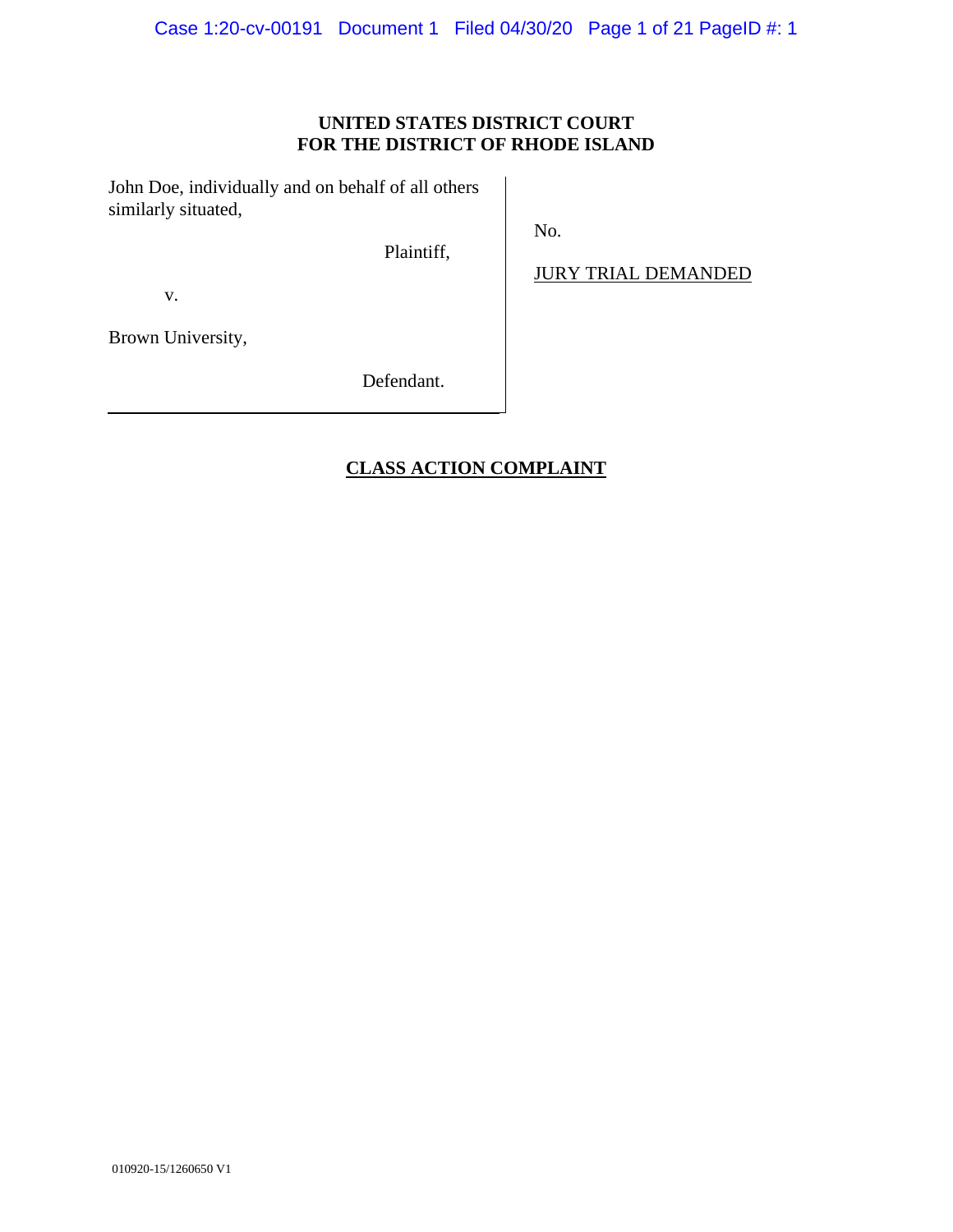# **TABLE OF CONTENTS**

# Page

| $\mathbf{I}$ . |                 |                                                                          |
|----------------|-----------------|--------------------------------------------------------------------------|
| Π.             |                 |                                                                          |
| III.           |                 |                                                                          |
| IV.            |                 |                                                                          |
|                | $\mathsf{A}$ .  |                                                                          |
|                | <b>B.</b>       | The Novel Coronavirus Shutdowns And Defendant's Campus Closure10         |
|                | $\mathcal{C}$ . | Defendant's Refusal to Issue Tuition, Fees, and Room and Board Refunds13 |
|                |                 |                                                                          |
| V.             |                 |                                                                          |
| VI.            |                 |                                                                          |
|                |                 |                                                                          |
|                |                 |                                                                          |
|                |                 |                                                                          |
|                |                 |                                                                          |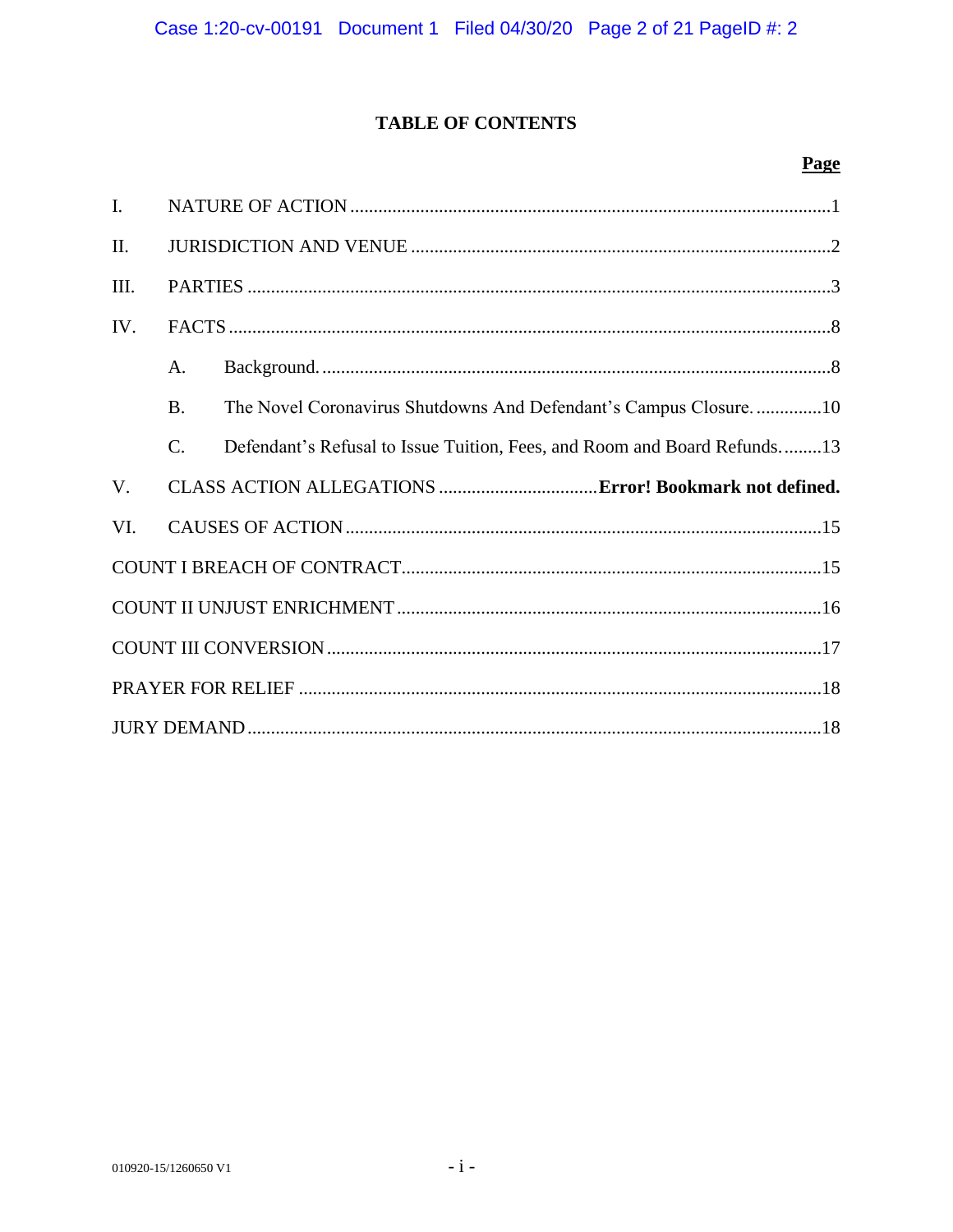#### Case 1:20-cv-00191 Document 1 Filed 04/30/20 Page 3 of 21 PageID #: 3

Plaintiff, John Doe, individually and on behalf of all others similarly situated, for his Class Action Complaint against Defendant Brown University ("Brown"), based upon personal knowledge as to his own actions and based upon the investigation of counsel regarding all other matters, complains as follows:

## **I. NATURE OF ACTION**

 $1.$ This Class Action Complaint comes during a time of hardship for so many Americans, with each day bringing different news regarding the novel coronavirus COVID-19.<sup>1</sup> Social distancing, shelter-in-place orders, and efforts to 'flatten the curve' prompted colleges and universities across the country to shut down their campuses, evict students from campus residence halls, and switch to online "distance" learning.

 $2.$ Despite sending students home and closing its campus(es), Defendant continues to charge for tuition, fees, and room and board as if nothing has changed, continuing to reap the financial benefit of millions of dollars from students. Defendant does so despite students' complete inability to continue school as normal, occupy campus buildings and dormitories, or avail themselves of school programs and events. So while students enrolled and paid Defendant for a comprehensive academic experience, Defendant instead offers Plaintiff and the Class Members something far less: a limited online experience presented by Google or Zoom, void of face-to-face faculty and peer interaction, separated from program resources, and barred from facilities vital to study. Plaintiff and the Class Members did not bargain for such an experience.

<sup>&</sup>lt;sup>1</sup> Plaintiff and Plaintiff's counsel are mindful of the severe impact of the coronavirus on all aspects of society. To minimize the burden on the Court and to reasonably accommodate Defendant, Plaintiff will work with Defendant to reach an agreeable schedule for their response to this Class Action Complaint.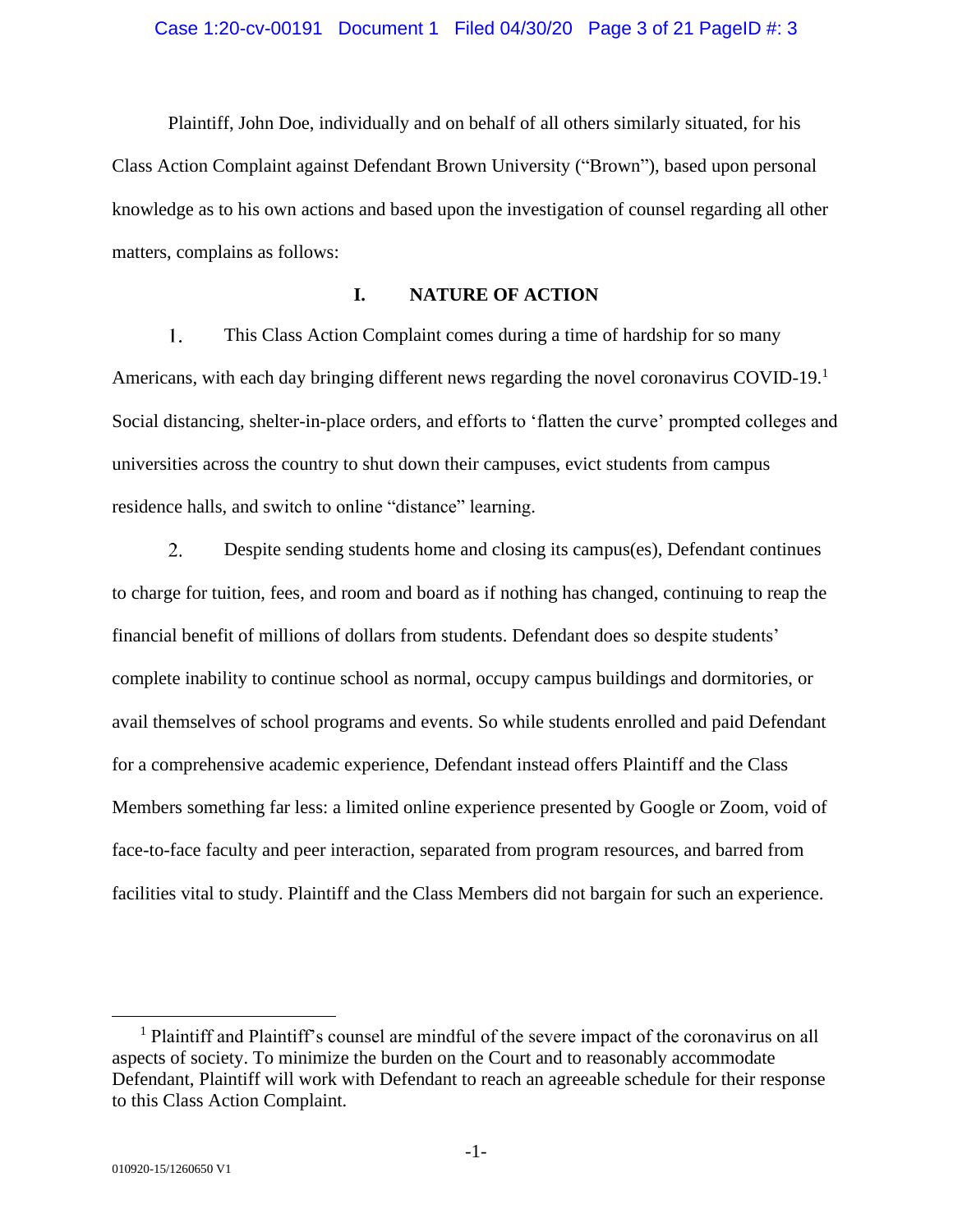#### Case 1:20-cv-00191 Document 1 Filed 04/30/20 Page 4 of 21 PageID #: 4

 $3.$ While some colleges and universities have promised appropriate and/or proportional refunds, Defendant excludes itself from such other institutions treating students fairly, equitably and as required by the law. Defendant has refused to provide any tuition or fee refund for the Spring 2020 semester. Defendant only offered minimal adjustments for housing and meal plans.

 $\overline{4}$ . As a result, Defendant's actions have financially damaged Plaintiff and the Class Members. Plaintiff brings this action because Plaintiff and the Class Members did not receive the full value of the services paid, did not receive the benefits of in-person instruction, and are seeking reimbursement of tuition, fees, and room and board on a pro-rata basis. They have lost the benefit of their bargain and/or suffered out-of-pocket loss, and are entitled to recover compensatory damages, trebling where permitted, and attorney's fees and costs.

#### **II. JURISDICTION AND VENUE**

 $5.$ This Court has jurisdiction over the subject matter presented by this Complaint because it is a class action arising under the Class Action Fairness Act of 2005 ("CAFA"), Pub. L. No. 109-2, 119 Stat. 4 (2005), which explicitly provides for the original jurisdiction of the Federal Courts of any class action in which any member of the Class is a citizen of a State different from any Defendant, and in which the matter in controversy exceeds in the aggregate sum of \$5,000,000.00, exclusive of interest and costs. Plaintiff alleges that the total claims of individual Class members in this action are in excess of \$5,000,000.00 in the aggregate, exclusive of interest and costs, as required by 28 U.S.C.  $\S$  1332(d)(2) and (6). Plaintiff is a resident of Rhode Island, and Defendant is a citizen of Rhode Island. Plaintiff alleges that more than two-thirds of all of the members of the proposed Class in the aggregate are citizens of a state other than Rhode Island, where this action is originally being filed, and therefore diversity

-2-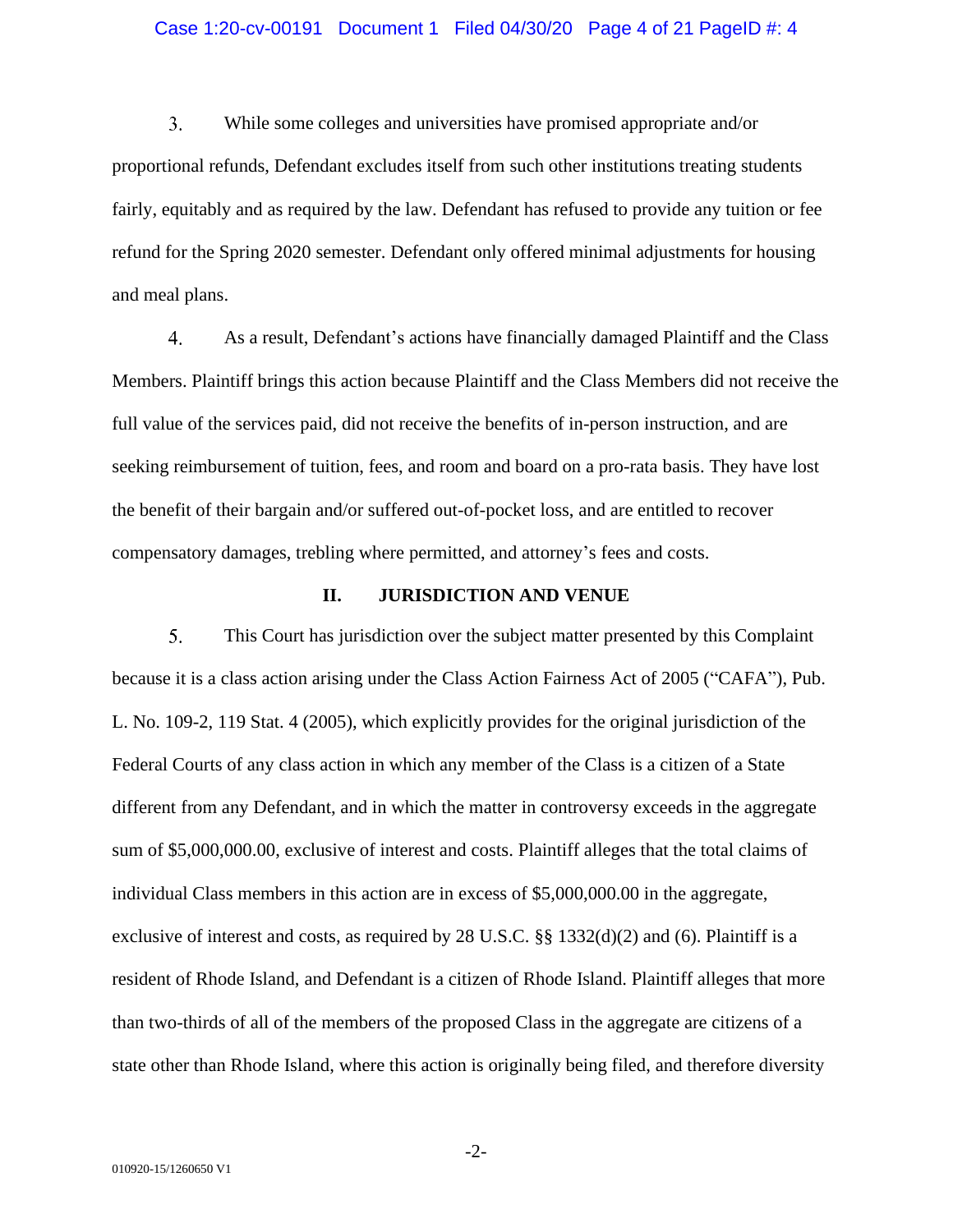#### Case 1:20-cv-00191 Document 1 Filed 04/30/20 Page 5 of 21 PageID #: 5

of citizenship exists under CAFA as required by 28 U.S.C. § 1332(d)(2)(A). The total number of members of the proposed Class is greater than 100, pursuant to  $28$  U.S.C. § 1332(d)(5)(B).

6. Venue is appropriate in this District because Defendant is located within the District of Rhode Island. And on information and belief, events and transactions causing the claims herein, including Defendant's decision-making regarding its refund policy challenged in this lawsuit, has occurred within this judicial district.

## **III. PARTIES**

 $7.$ Plaintiff John Doe is a resident of the State of Rhode Island. Plaintiff is enrolled as a full time student for the Spring 2020 academic term at Defendant. Plaintiff is in good financial standing at Defendant, having paid in whole or in combination tuition, fees, and costs assessed and demanded by Defendant for the Spring 2020 term. Plaintiff paid Defendant for opportunities and services that he will not receive, including on-campus education, facilities, services and activities.

 $8<sup>1</sup>$ Plaintiff enrolled at Brown University to obtain the full experience of live, inperson courses and direct interactions with instructors and students, facilitated by small class sizes. Plaintiff chose Brown due to the accessibility of professors and camaraderie with his classmates in both the classroom and on campus.

 $\mathbf{Q}$ On or about March 12, 2020, Defendant informed Plaintiff that classes would be cancelled for two weeks to allow professors to transition to online-only classes. Courses would resume on March 30, 2020 and be conducted online for the remainder of the semester.

10. As a result, Plaintiff's coursework has completely transitioned to online learning. The transition was disruptive and the academic rigor of courses has significantly decreased. For example, one course was primarily focused on student presentations and class-wide discussion, but it is now only video recorded lectures with limited interaction from professors or classmates.

-3-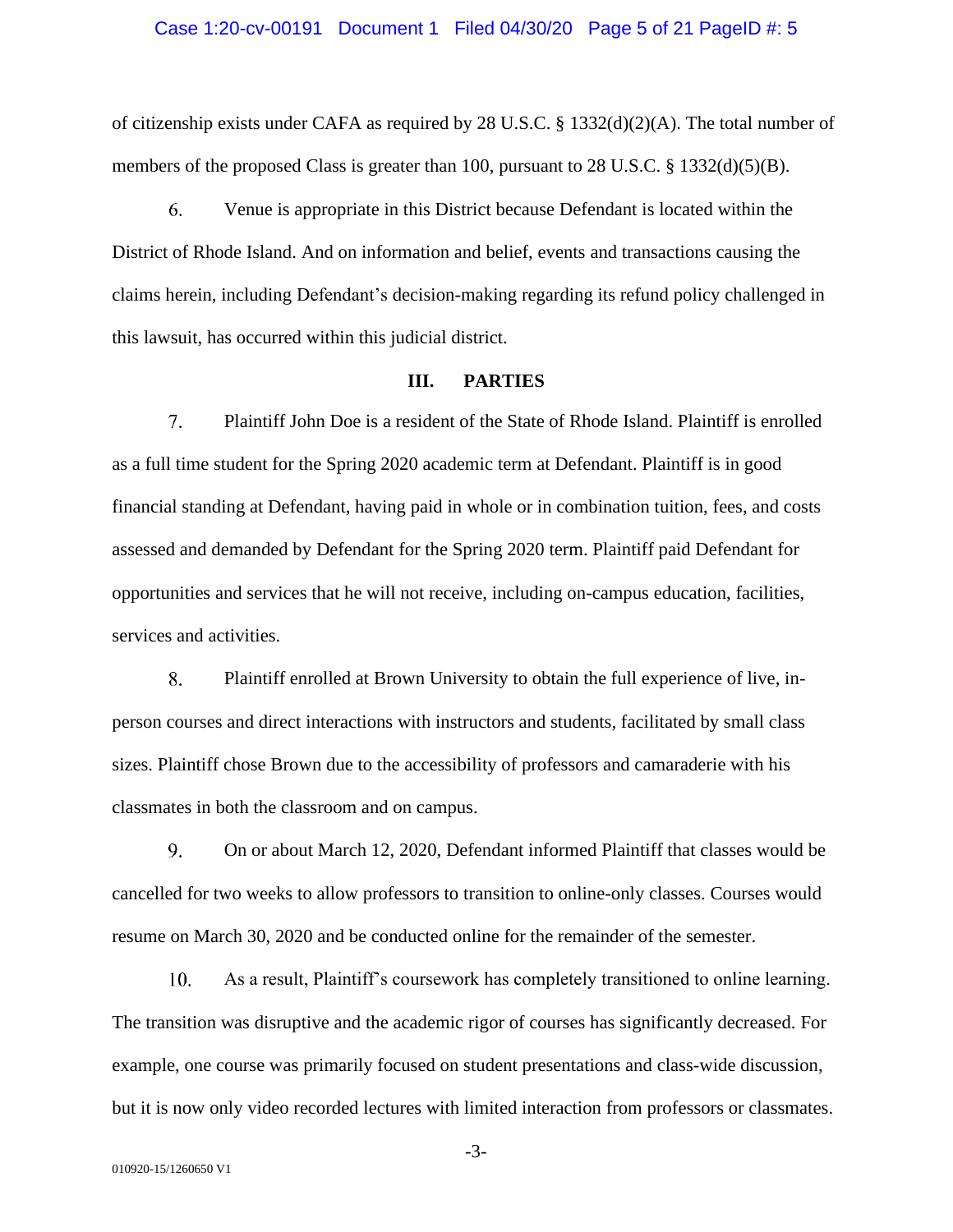#### Case 1:20-cv-00191 Document 1 Filed 04/30/20 Page 6 of 21 PageID #: 6

Plaintiff enrolled in one course for the lab experience but he is unable to utilize the specialized equipment only accessible on campus. Another course recommends office hours with teaching assistants for success in completing difficult assignments, but technical difficulties and time zone issues have frustrated effective teaching assistant meetings. Plaintiff is unable to interact with professors and classmates as often and with the same depth as in-person courses.

 $11.$ Additionally, Plaintiff was looking forward to many of Brown's spring events, club activities, and numerous guests and distinguished speakers on campus including a lecture by Former President Bill Clinton. Plaintiff was looking forward to attending the annual Spring Weekend concert which is largely paid for by the student activity fee.

 $12.$ Defendant Brown University is an institution of higher learning located in Providence, Rhode Island. Defendant provides Class Members with campus facilities, in-person classes, as well as a variety of other facilities for which Defendant charges Plaintiff and the Class Members.

## **IV. CLASS ACTION ALLEGATIONS**

13. Plaintiff sues under Rule 23(a), (b)(2), and Rule 23(b)(3) of the Federal Rules of Civil Procedure, on behalf of himself and a Class defined as follows:

> All persons enrolled at Defendant for the Spring 2020 term who paid Defendant, in whole or in part, tuition, fees, and/or room and board for in-person instruction and use of campus facilities, but were denied use of and/or access to in-person instruction and/or campus facilities by Defendant.

Excluded from the Class is Defendant, any entity in which Defendant has a controlling interest, and Defendant's legal representatives, predecessors, successors, assigns, and employees. Further excluded from the Class is this Court and its employees. Plaintiff reserves the right to modify or amend the Class definition including through the creation of sub-classes if necessary, as appropriate, during this litigation.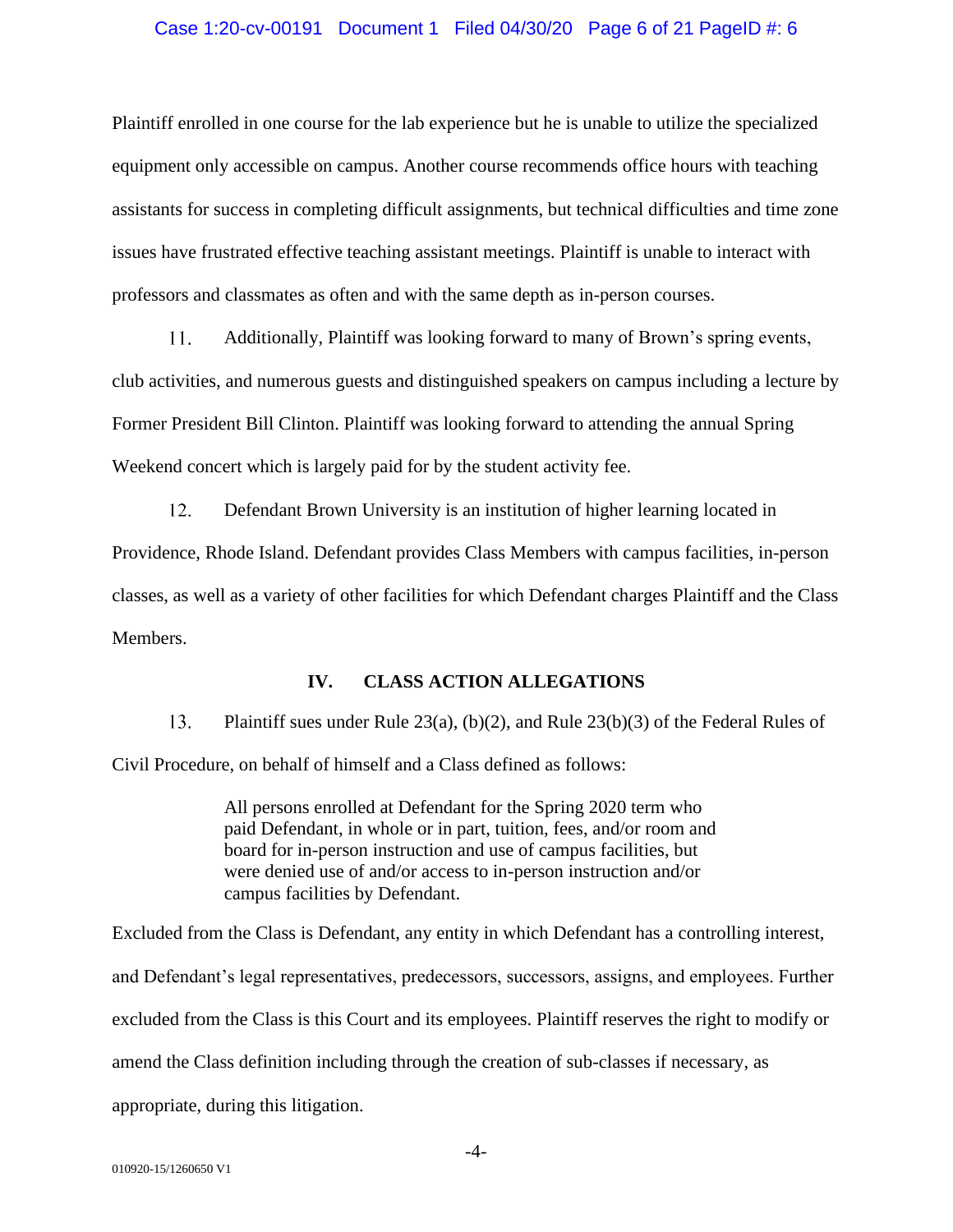#### Case 1:20-cv-00191 Document 1 Filed 04/30/20 Page 7 of 21 PageID #: 7

14. The definition of the Class is unambiguous. Plaintiff is a member of the Class Plaintiff seeks to represent. Class Members can be notified of the class action through contact information and/or address lists maintained in the usual course of business by Defendant.

15. Per Rule 23(a)(1), Class Members are so numerous and geographically dispersed that their individual joinder of all Class Members is impracticable. The precise number of Class members is unknown to Plaintiff but may be ascertained from Defendant's records, however, given the thousands of students enrolled at Defendant in a given year, that number greatly exceeds the number to make joinder possible. Class Members may be notified of the pendency of this action by recognized, Court-approved notice dissemination methods, which may include U.S. Mail, electronic mail, Internet postings, and/or published notice.

16. Defendant has acted or refused to act on grounds generally applicable to Plaintiff and the Class Members, making appropriate final injunctive relief and declaratory relief regarding the Class under Rule 23(b)(2).

 $17.$ Consistent with Rule  $23(a)(2)$ , Defendant engaged in a common course of conduct giving rise to the legal rights sought to be enforced by the Class Members. Similar or identical legal violations are involved. Individual questions pale by comparison to the numerous common questions that predominate. The injuries sustained by the Class Members flow, in each instance, from a common nucleus of operative facts—Defendant's campus closure and student evictions, its complete transition to online classes, and Defendant's refusal to fully refund tuition, fees, and/or room and board.

18. Additionally, common questions of law and fact predominate over the questions affecting only individual Class Members under Rule 23(a)(2) and Rule 23(b)(3). Some of the common legal and factual questions include:

-5-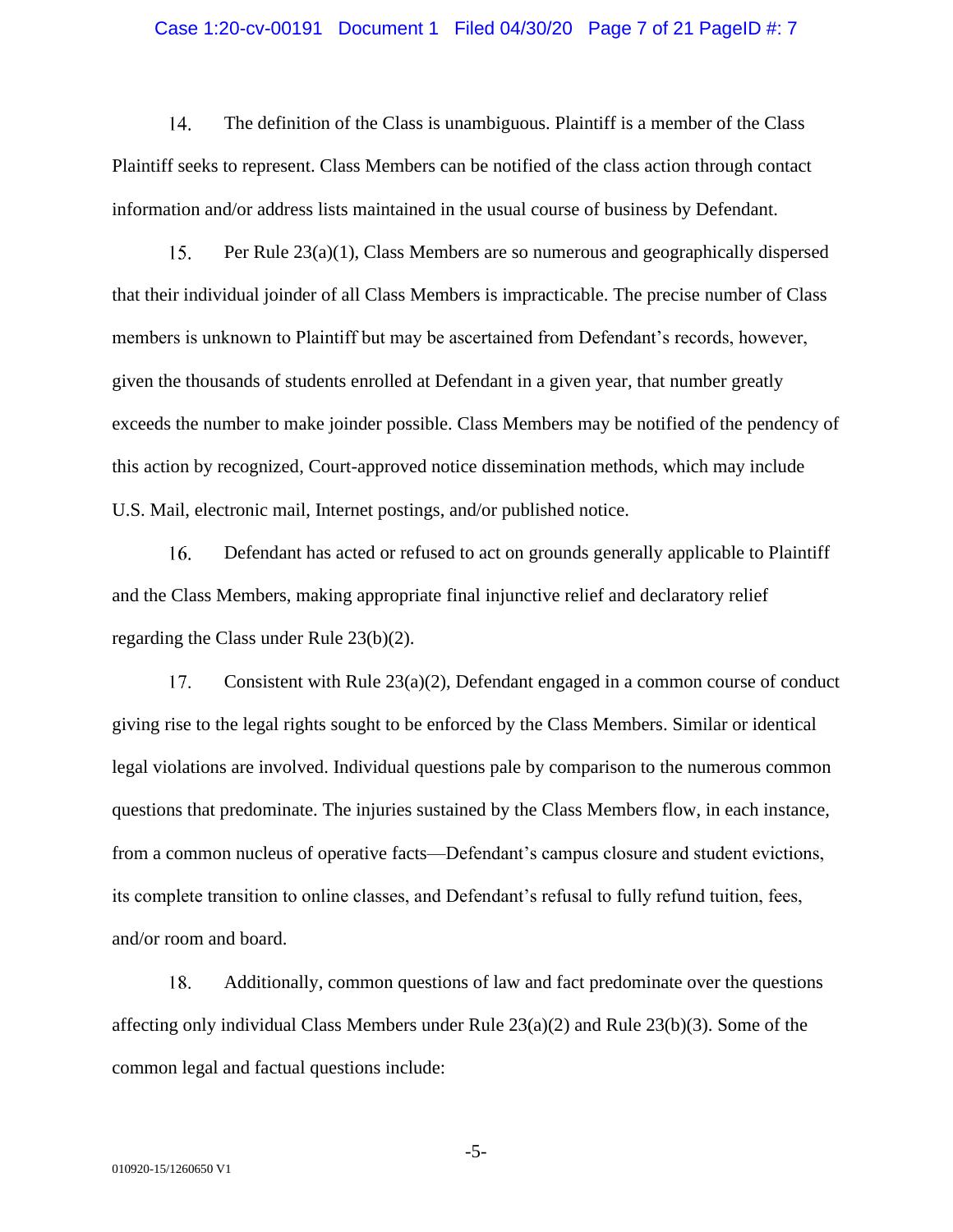- a. Whether Defendant engaged in the conduct alleged;
- b. Whether Defendant has a policy and/or procedure of denying refunds, in whole or in part, to Plaintiff and the Class Members;
- c. Whether Defendant breached identical contracts with Plaintiff and the Class Members;
- d. Whether Defendant violated the common law of unjust enrichment;
- e. Whether Defendant converted Plaintiff and the Class Members refunds and/or rights to refunds; and
- f. The nature and extent of damages and other remedies to which the conduct of Defendant entitles the Class Members.

19. The Class Members have been damaged by Defendant through its practice of denying refunds to Class Members.

20. Plaintiff's claims are typical of the claims of the other Class Members under Rule 23(a)(3). Plaintiff is a student enrolled at Defendant in the Spring 2020 term. Like other Class Members, Plaintiff was instructed to leave Defendant's campus, forced to take online classes, and has been completely or partially denied a refund for tuition, fees, and/or room and board.

21. Plaintiff and Plaintiff's counsel will fairly and adequately protect the interests of the Class as required by Rule  $23(a)(4)$ . Plaintiff is familiar with the basic facts that form the bases of the Class Members' claims. Plaintiff's interests do not conflict with the interests of the other Class Members he seeks to represent. Plaintiff has retained counsel competent and experienced in class action litigation and intends to prosecute this action vigorously. Plaintiff's counsel has successfully prosecuted complex class actions, including consumer protection class

-6-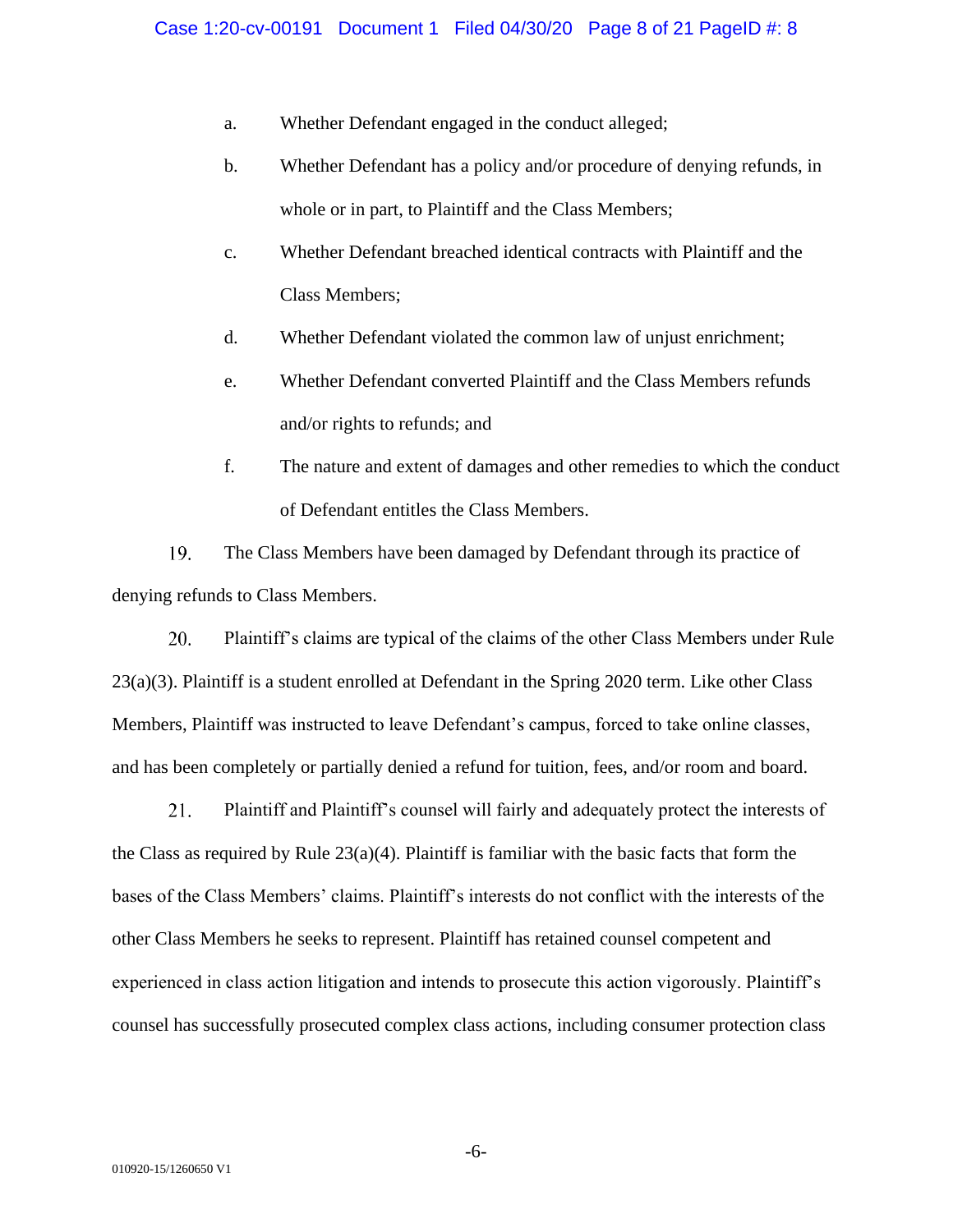#### Case 1:20-cv-00191 Document 1 Filed 04/30/20 Page 9 of 21 PageID #: 9

actions. Plaintiff and Plaintiff's counsel will fairly and adequately protect the interests of the Class Members.

22. The class action device is superior to other available means for the fair and efficient adjudication of the claims of Plaintiff and the Class Members under Rule 23(b)(3). The relief sought per individual members of the Class is small given the burden and expense of individual prosecution of the potentially extensive litigation necessitated by the conduct of Defendant. It would be virtually impossible for the Class Members to seek redress individually. Even if the Class Members themselves could afford such individual litigation, the court system could not.

23. In addition, under Rule  $23(b)(3)(A)$ , individual litigation of the legal and factual issues raised by the conduct of Defendant would increase delay and expense to all parties and to the court system. The class action device presents far fewer management difficulties and provides the benefits of a single, uniform adjudication, economies of scale, and comprehensive supervision by a single court.

24. Under Rule  $23(b)(3)(C)$ , it is desirable to concentrate the litigation of the claims of Plaintiff and the Class Members in this forum given that Defendant is located within this judicial district and discovery of relevant evidence will occur within this district.

25. Given the similar nature of the Class Members' claims and the absence of material differences in the state statutes and common laws upon which the Class Members' claims are based, a nationwide Class will be easily managed by the Court and the parties per Rule  $23(b)(3)(D)$ .

-7-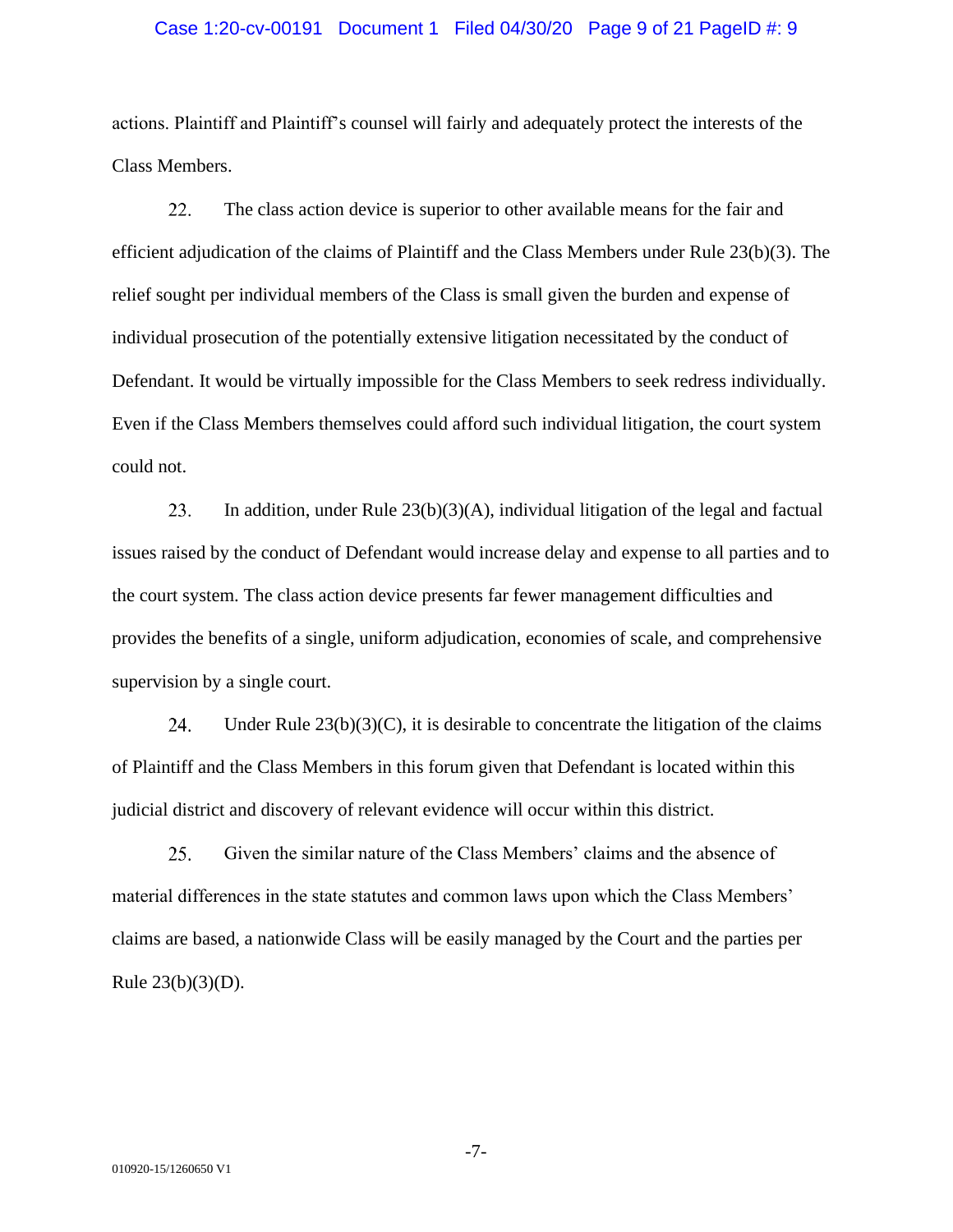### **V. FACTS**

#### **A. Background**

26. Founded in 1764, Brown University is the seventh-oldest institution of higher education in the United States. Brown has a current enrollment of approximately 10,257 fulltime undergraduate, graduate, and professional students, with 7,043 undergraduate students, across 80 Bachelor's Degree concentration programs.

27. As of June 30, 2019, Defendant's endowment totaled \$4.2 billion. In fiscal year 2019, endowment distributions comprised 14 percent of the university's operating budget.

28. Fiscal Year 2019 was the largest fundraising year in Brown's history—with more than 31,000 individual donors giving \$420.6 million.<sup>2</sup> Donors gave a record \$45.8 million in support of the Annual Fund, which provides unrestricted financial support for University life ranging from financial aid, student research, service projects, and student experiences.<sup>3</sup> Additionally, the *BrownTogether* fundraising campaign raised \$2.26 billion as of December 5, 2019.<sup>4</sup>

29. While many schools nationwide offer and highlight remote learning capabilities as a primary component of their efforts to deliver educational value (*see, e.g.*, Western Governors University, Southern New Hampshire University, University of Phoenix-Arizona), Defendant is not such a school.

Rather, a significant focus of Defendant's efforts to obtain and recruit students 30. pertains to the campus experience it offers along with face-to-face, personal interaction with skilled and renowned faculty and staff.

<sup>2</sup> https://brunonia.brown.edu/giving/article/record-giving-2019.

<sup>3</sup> *Id.*

<sup>4</sup> https://brunonia.brown.edu/giving/article/campaign-goals-and-progress.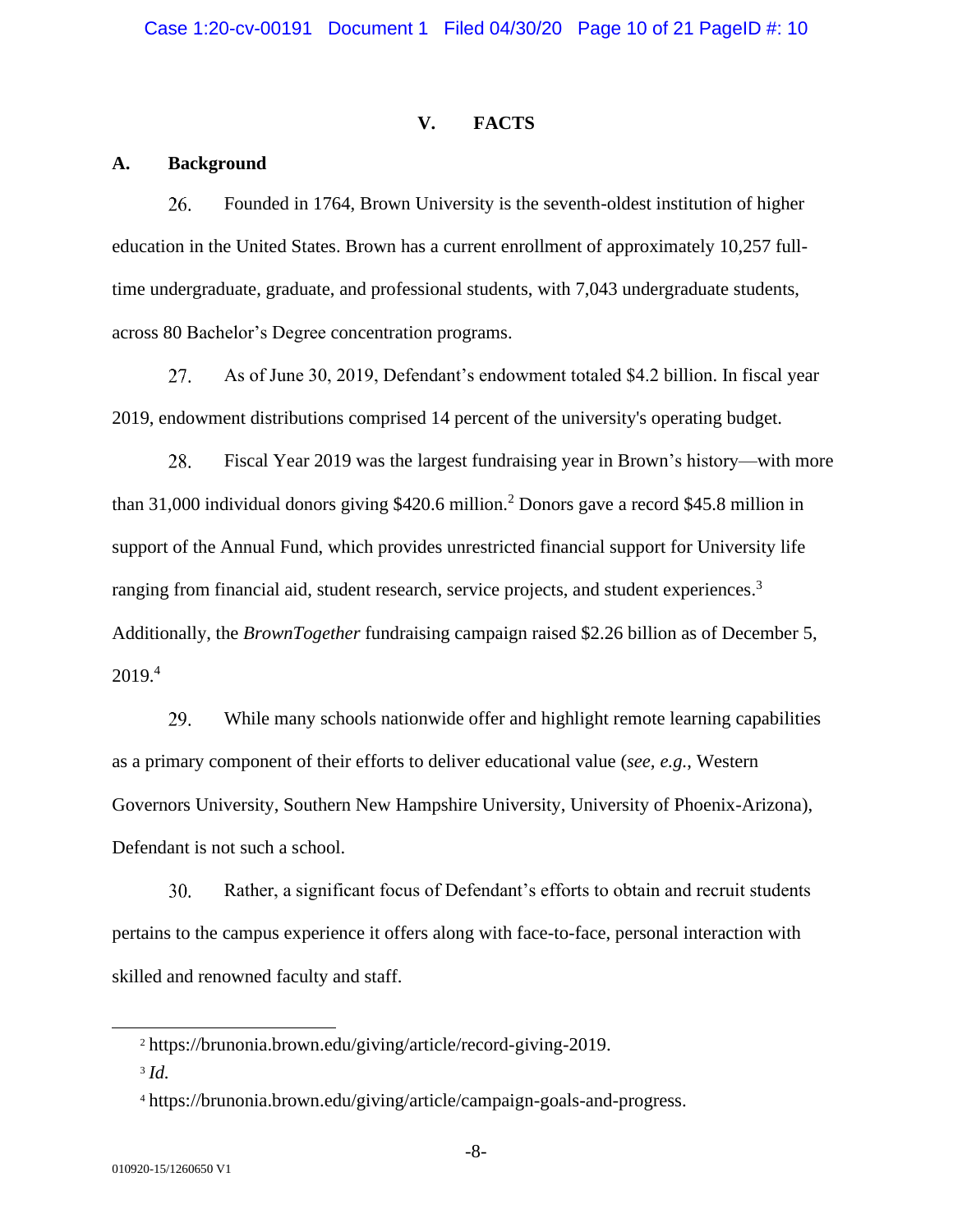#### Case 1:20-cv-00191 Document 1 Filed 04/30/20 Page 11 of 21 PageID #: 11

 $31.$ A few examples of such efforts to promote that experience follow: Brown is celebrated for its "flexible yet rigorous Open Curriculum"—where students have freedom to personalize their own course of study "surrounded by a community of world-class scholars invested in their success." Brown boasts 80+ undergraduate concentrations, 40 academic programs, and 7:1 student to faculty ratio.

32. Brown students enjoy a scenic campus and the "classic New England College experience" where students "gather in dorm common rooms, in on-campus cafes, and in their favorite lounges to talk passionately about what they've learned."

33. Brown promotes non-academic opportunities as part of the university experience recognizing "[m]any memorable moments at Brown happen outside the classroom." Brown's 400+ student organizations, events, and on-campus spaces "encourage all students, faculty and staff to find a sense of belonging, build relationships across differences and develop leadership and life skills to thrive intellectually and personally at Brown and beyond." The campus in Providence, Rhode Island is "known for its restaurants, innovative arts scene, youthful energy and unpretentious vibe."

34. To obtain such educational opportunities and activities, Plaintiff and the Class Members pay, in whole or in part, significant tuition, fees, and/or room and board.

35. For the Spring term 2020, Defendant assesses the following: \$28,556 for tuition, \$143 activity fee, \$32 recreation fee, and a \$471 health services fee.

36. The room and board fees were \$4,710 or a \$443.50 non-resident/commuter fee.

37. The meal plan fees include \$2,956 for a 20 Meal/Flex 460 plan or 20 Kosher/Halal plan, \$2,783 for a 14 Meal/Flex 330 plan or 14 Kosher/Halal plan, \$2,524 for a 10 Meal/Flex 240 plan, \$2,288 for a 7 Meal plan, or \$943 for Off Campus.

-9-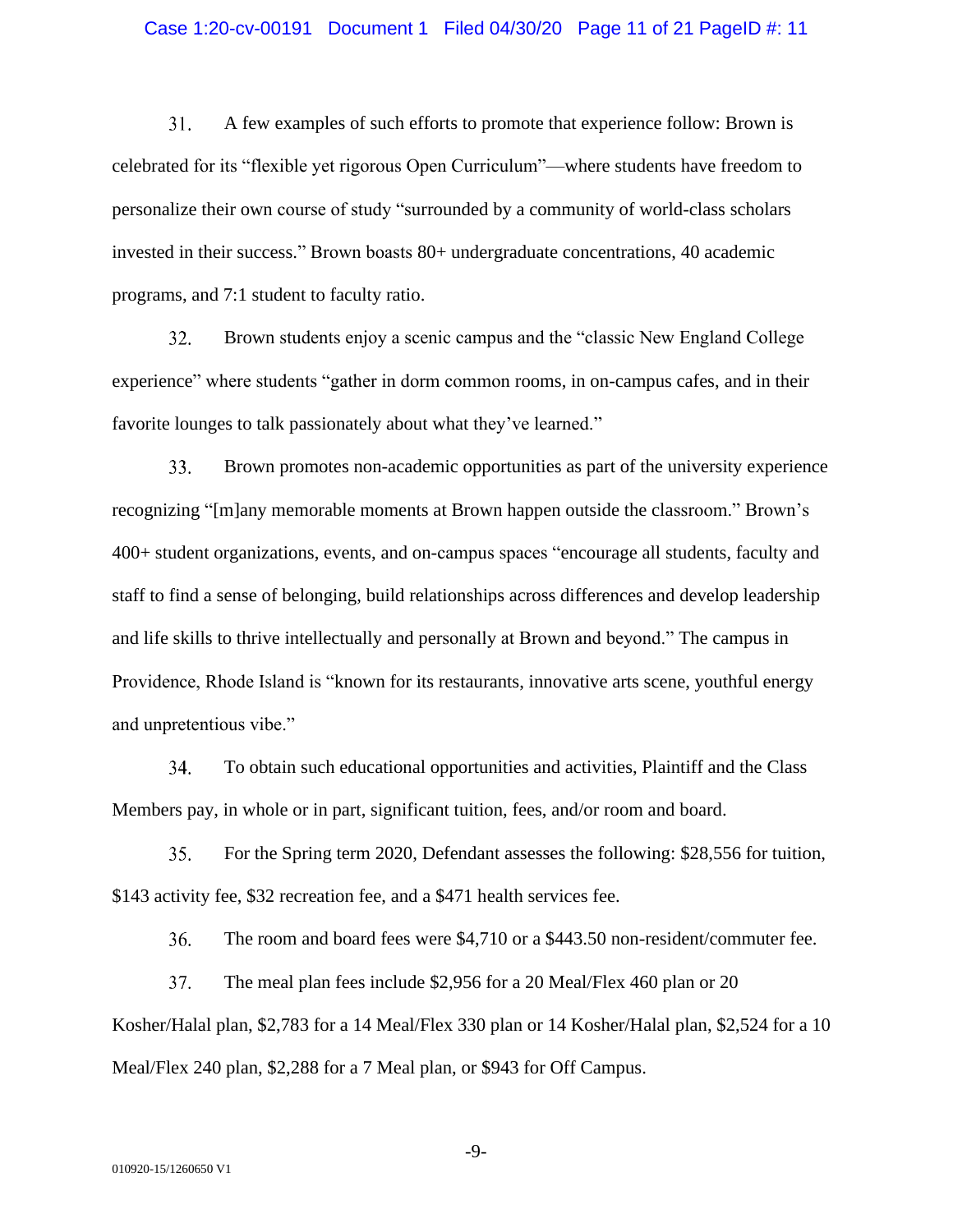#### Case 1:20-cv-00191 Document 1 Filed 04/30/20 Page 12 of 21 PageID #: 12

38. Annual fees included a health insurance fee of \$3,846 if the student does not have health insurance.

### **B. The Novel Coronavirus Shutdowns And Defendant's Campus Closure**

39. On December 31, 2019, governmental entities in Wuhan, China confirmed that health authorities were treating dozens of cases of a mysterious, pneumonia-like illness. Days later, researchers in China identified a new virus that had infected dozens of people in Asia, subsequently identified and referred to as the novel coronavirus, or COVID-19.

40. By January 21, 2020, officials in the United States were confirming the first known domestic infections of COVID-19.

41. Due to an influx of thousands of new cases in China, on January 30, 2020, the World Health Organization officially declared COVID-19 as a "public health emergency of international concern."

42. By March 11, 2020, the World Health Organization declared COVID-19 a pandemic.

43. Travel and assembly restrictions began domestically in the United States on March 16, 2020, with seven counties in the San Francisco, California area announcing shelter-inplace orders. Other states, counties, and municipalities have followed the shelter-in-place orders and as of April 6, 2020, 297 million people in at least 38 states, 48 counties, 14 cities, the District of Columbia, and Puerto Rico are being urged or directed to stay home.

44. As it relates to this suit, on March 6, 2020, University President Christina Paxson announced new University event and travel policies to the campus community.<sup>5</sup> Effective March 9, 2020, all University events with 100 attendees or more, excluding courses, must be postponed,

<sup>5</sup> https://covid.brown.edu/news/2020-03-06/events-travel.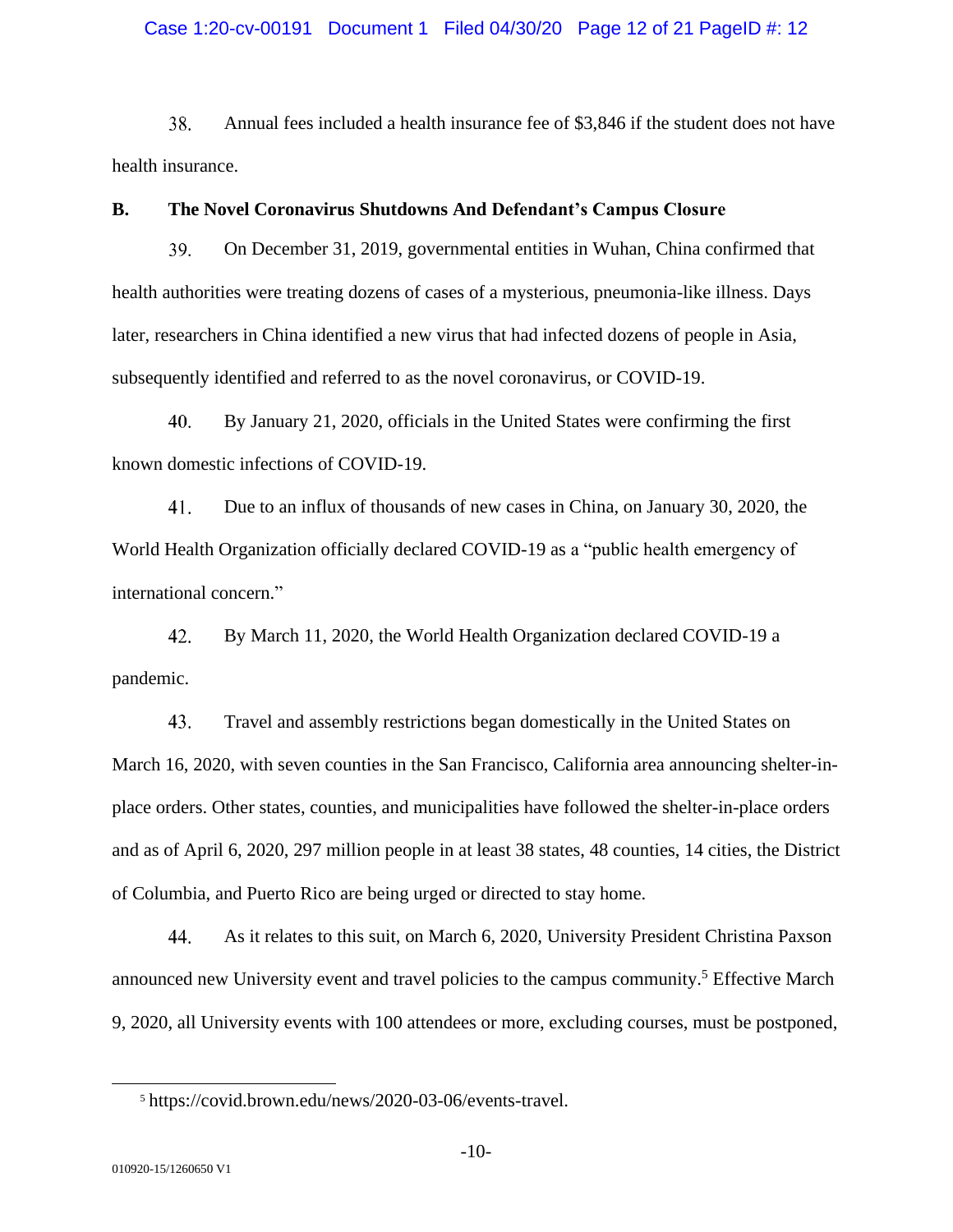#### Case 1:20-cv-00191 Document 1 Filed 04/30/20 Page 13 of 21 PageID #: 13

cancelled, or offered virtually. Additionally, "anyone returning to the U.S. after travel to China, Iran, Italy and South Korea will be required to self-isolate in a U.S. location away from campus for at least 14 days before returning to Brown."

45. On March 9, 2020, Rhode Island Governor Gina M. Raimondo declared a state of emergency. On the same date, Vice President for Campus Life Eric Estes and Executive Director of Health and Wellness Vanessa Britto informed the campus community that three Brown students were being tested for COVID-19 and self-isolating. On March 11, 2020, it was announced all three students tested negative for COVID-19.

46. On March 12, 2020, President Paxson made the decision to move all academic instruction for all undergraduate and graduate students to remote learning. Undergraduate students living in on-campus or in Brown-owned properties were asked to vacate their residences as soon as possible and no later than March 22, 2020 for the rest of the semester.<sup>6</sup> Exceptions would be made for students who could not leave due to international travel restrictions or other extraordinary circumstances. Online classes would resume on March 30, 2020, after a two-week break. President Paxson acknowledged the "best part of Brown is the interactions we have with each other, in classrooms, dormitories and around campus."7

47. On March 14, 2020, the University reported a positive case of COVID-19. Provost Richard M. Locke announced students should leave campus as soon as possible and changed the date students must vacate undergraduate housing from March 22, 2020 to March 17, 2020.<sup>8</sup> This change resulted in extreme stress for students on campus and significant hardship for families rebooking travel.

<sup>6</sup> https://covid.brown.edu/news/2020-03-12/remote-learning.

*<sup>7</sup> Id.* 

<sup>8</sup> https://covid.brown.edu/news/2020-03-14/case.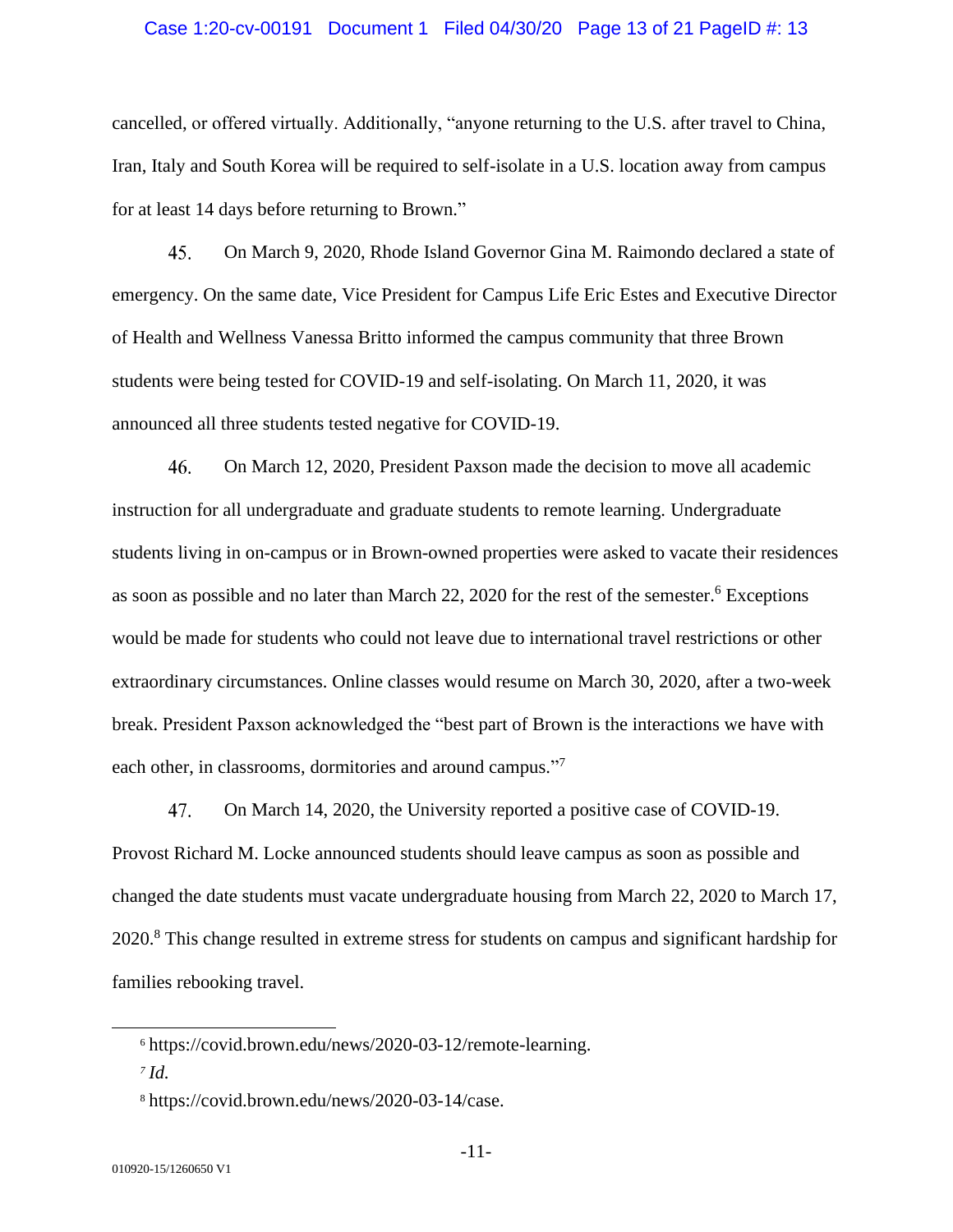#### Case 1:20-cv-00191 Document 1 Filed 04/30/20 Page 14 of 21 PageID #: 14

48. On March 28, 2020, Governor Raimondo issued Executive Order 20-13, a state stay-at-home order through April 13, 2020.<sup>9</sup> On April 7, 2020, Governor Raimondo stated the stay-at-home order would be extended through May 8, 2020.<sup>10</sup>

49. Though the reasons for such closures are justified the fact remains that such closures and cancellations present significant loss to Plaintiff and the Class Members.

50. College students across the country have offered apt descriptions of the loss they have experienced as a result of the pandemic, highlighting the disparity between students' bargained for educational experience and the experience that colleges and universities, including Defendant, now provide.

51. For example, as reported in The Washington Post, one student "wonders why he and others . . . are not getting at least a partial tuition refund. Their education, as this school year ends in the shadow of a deadly pandemic, is nothing like the immersive academic and social experience students imagined when they enrolled. But tuition remains the same: \$27,675 per semester . . . 'Our faculty are doing a good job of working with us,' said Patel, 22, who is from New Jersey. 'But at the end of the day, it's not the same as in-person learning . . . It shouldn't just be a part of the business model where, no matter what happens, you have to pay the same amount. The cost needs to reflect some of the realities."<sup>11</sup>

52. As another example, as reflected in a Change.org petition, with nearly 5,000 supporters, students at another major university highlight the loss experienced by students: "As a

<sup>9</sup> https://governor.ri.gov/documents/orders/Executive-Order-20-13.pdf (last visited April 29, 2020).

<sup>10</sup> https://turnto10.com/news/local/raimondo-tells-ri-to-prepare-for-surge-of-coronaviruscases-urges-public-to-stay-home(last visited April 29, 2020).

<sup>11</sup> https://www.washingtonpost.com/education/2020/04/16/college-students-are-rebellingagainst-full-tuition-after-classes-move-online/.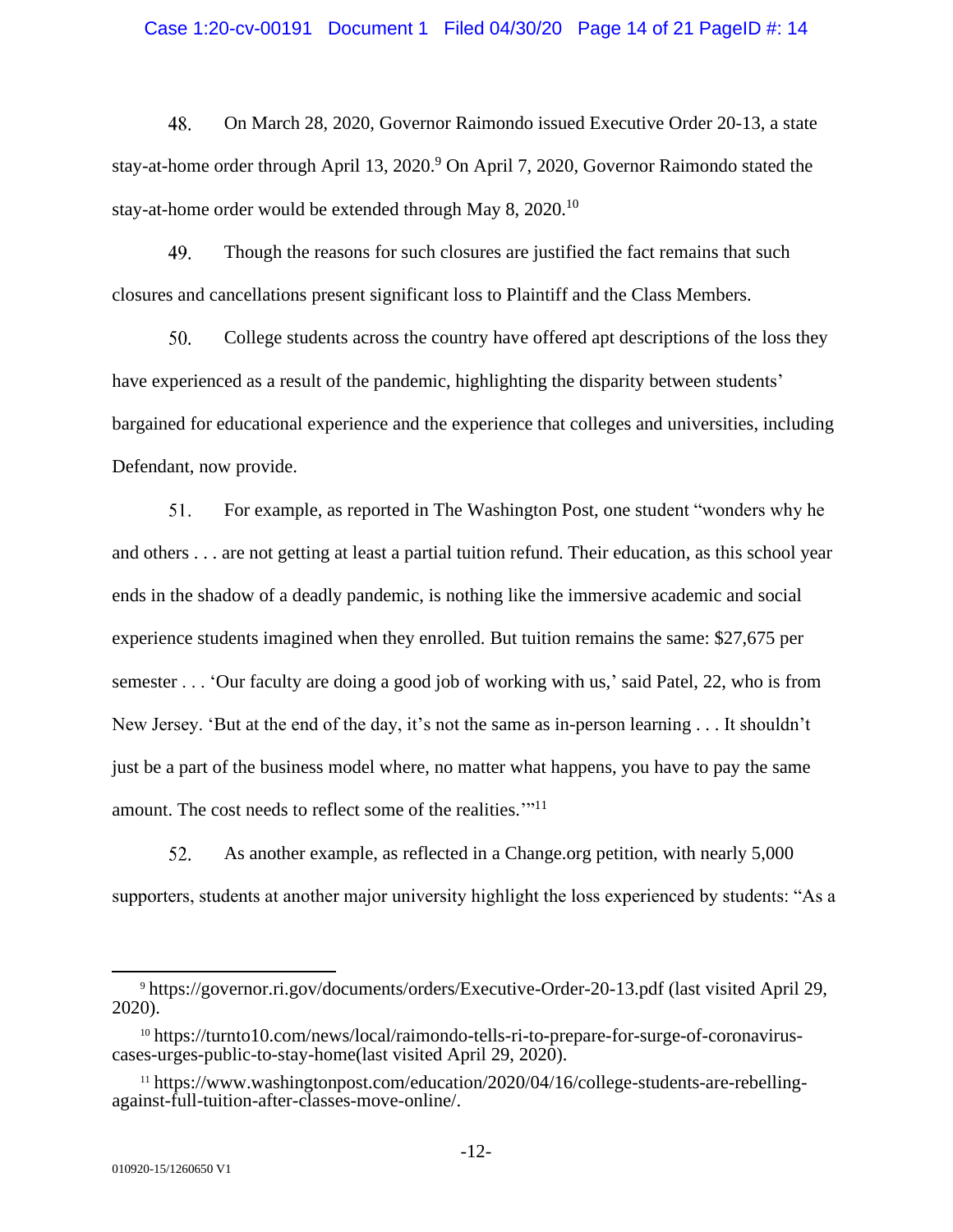#### Case 1:20-cv-00191 Document 1 Filed 04/30/20 Page 15 of 21 PageID #: 15

result of the COVID-19 global pandemic crisis, Governor Pritzker has declared a state of emergency in Illinois. In response, Northwestern University made the sensible decision to offer all Spring 2020 courses online for the start of the quarter and will likely extend this to the rest of the quarter as the situation worsens. While this is certainly the right call to ensure the health and safety of all students, Northwestern's tuition and fees do not accurately reflect the value lost by switching to online education for potentially an entire term. For the following reasons, we are seeking a partial refund of tuition and full refund of room and board for the Spring 2020 quarter. Since Northwestern is a top private university, the estimated annual cost of attendance of \$78,654 goes towards a comprehensive academic experience that cannot be fully replicated online. Due to the COVID-19 crisis, students paying for the Northwestern experience will no longer have access to invaluable face-to-face interaction with faculty, resources necessary for specific programs, and access to facilities that enable learning."<sup>12</sup>

53. Another university's student newspaper reflects another example: "At this time, most of the campus and dorms need not be rigorously maintained. No events will be held, nor speakers hosted. The world-class education that consists in having opportunities to work and interact with academics and peers (not to mention the vast numbers of innovators, creators, doctors, organizers, and more that congregate on our campus) will no longer be provided."<sup>13</sup>

## **C. Defendant's Refusal To Issue Tuition, Fee, And Room And Board Refunds**

54. Given Defendant's transition to online classes and COVID-19 concerns, Defendant asked students to vacate student housing.

<sup>12</sup> https://www.change.org/p/northwestern-university-tuition-fees-reduction-for-spring-2020.

<sup>13</sup> https://www.chicagomaroon.com/article/2020/3/19/uchicago-lower-tuition-spring-2020/.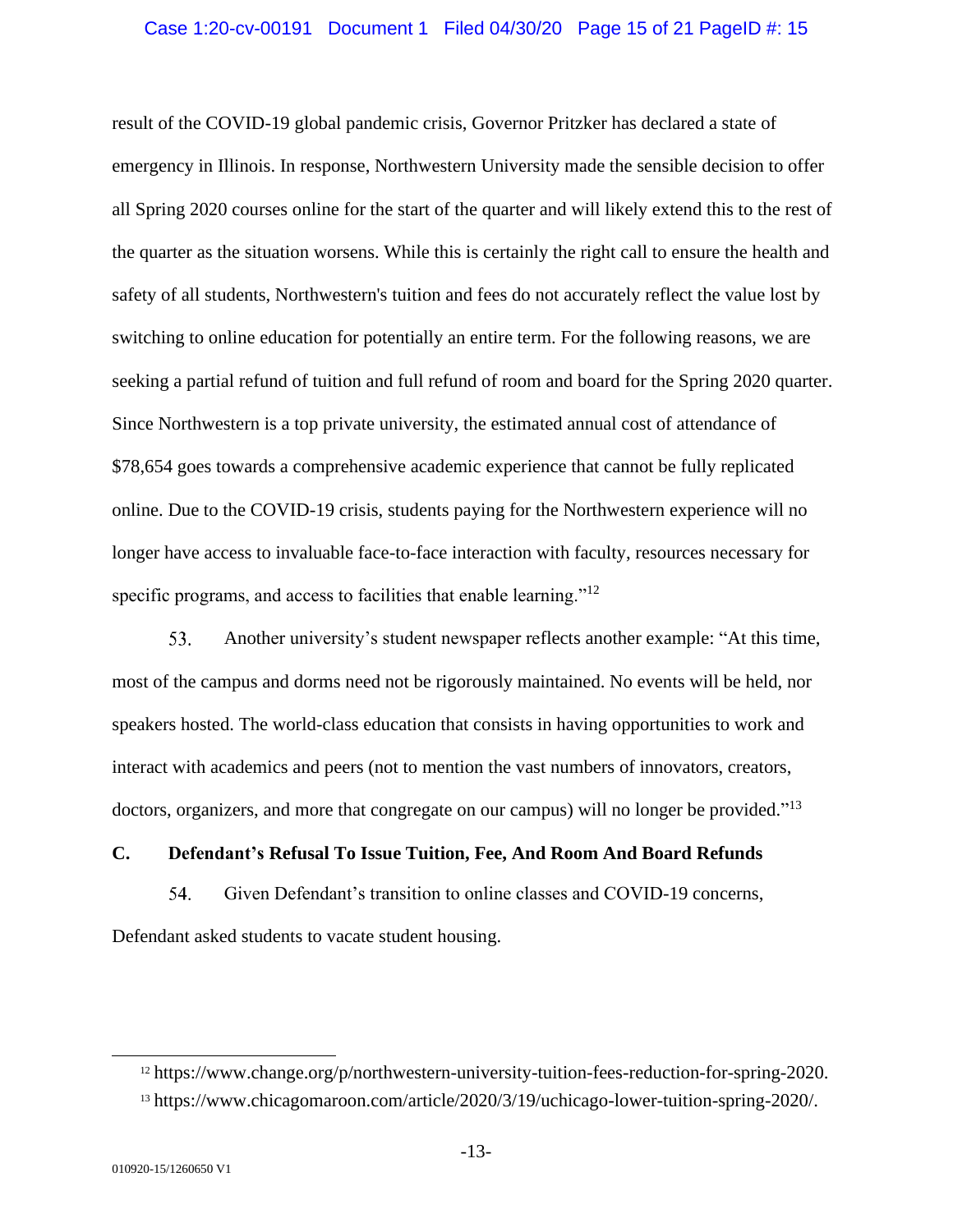#### Case 1:20-cv-00191 Document 1 Filed 04/30/20 Page 16 of 21 PageID #: 16

55. Defendant has refused to issue refunds for the Spring 2020 term because coursework is still being taught online.

56. Defendant has requested students vacate student housing, barring extenuating circumstances such as international travel restrictions. Many students have followed the Defendant's instructions and moved off campus and left Brown-owned residences. When students follow the Defendant's instructions, they are no longer receiving room and board services. Likewise, when student services are curtailed or eliminated, students should not be forced to pay for services they cannot use.

57. Defendant has agreed to prorate some fees and costs, but not equal to the number of days the student has paid for room and board for the remaining Spring term. On April 2, 2020, Student Financial Services informed students they would receive a prorated credit for room and meals based on the student's individual room and meal charges; 50% remaining in the Spring Semester; and for students with financial aid, a prorated calculation based on individual parent contribution and the standard annual cost of attendance.<sup>14</sup> If the room and board created a credit balance on the student account, the credit will be applied to the next semester's charges.

58. Even if a student's financial aid only applies to tuition, they will only receive refunds for room and board proportional to their total cost of attendance. For example, if a student receives 70% of total cost of attendance as financial aid, then only 30% of the remaining amount of room and board expenses will be refunded under Defendant's plan. Defendant is denying full refunds or even full prorated refunds to those students that need it most through its flawed room and board refund plan.

<sup>14</sup> https://www.brown.edu/about/administration/bursar/.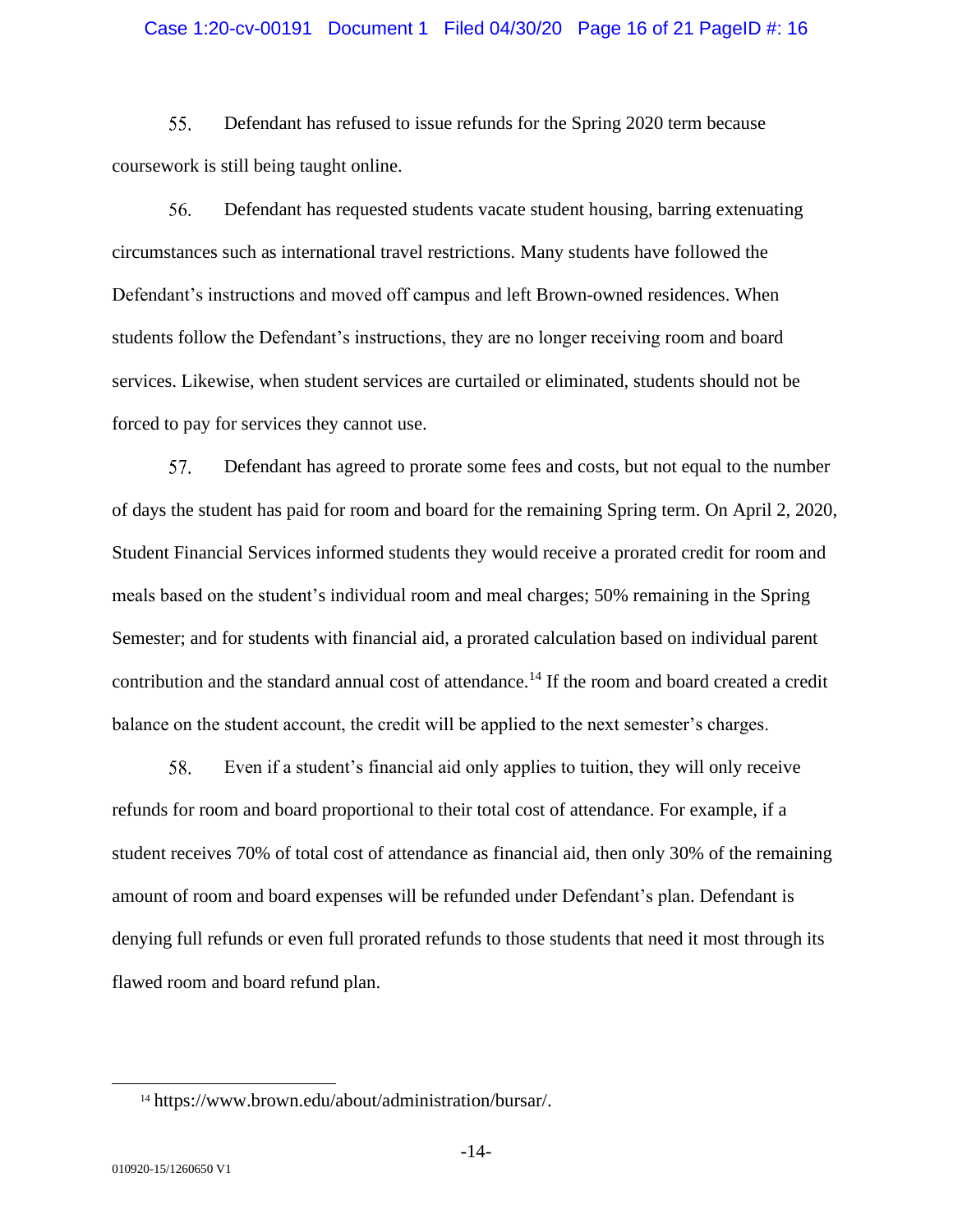#### Case 1:20-cv-00191 Document 1 Filed 04/30/20 Page 17 of 21 PageID #: 17

59. Defendant also agreed to provide a 50% credit for the Spring 2020 recreation fee that will be applied to each student's account.

60. However, Defendant has refused to give a prorated refund for fees paid for other services students cannot use because those services were curtailed, eliminated, or because the student followed the university's instruction to leave the campus and return home.

### **VI. CAUSES OF ACTION**

#### **COUNT I**

### **BREACH OF CONTRACT**

61. Plaintiff restates and re-alleges, and incorporates herein by reference, the preceding paragraphs as if fully set forth herein.

62. Plaintiff and the Class Members entered into identical, binding contracts with Defendant.

63. Under their contracts with Defendant, Plaintiff and the members of the class paid Defendant tuition, fees, and/or room and board charges for Defendant to provide in-person instruction, access to Defendant's facilities, and/or housing services.

64. Plaintiff and the Class Members have fulfilled all expectations, having paid Defendant for all Spring 2020 term financial assessments.

65. However, Defendant has breached such contracts, failed to provide those services, and/or has not otherwise performed as required by the contract between Plaintiff and the Class Members and Defendant. Defendant has moved all classes to online classes, has restricted or eliminated Plaintiff and the Class Members' ability to access university facilities, and/or has evicted Plaintiff and the Class Members from campus housing. In doing so, Defendant has and continues to deprive Plaintiff and the Class Members from the benefit of their bargains with Defendant.

-15-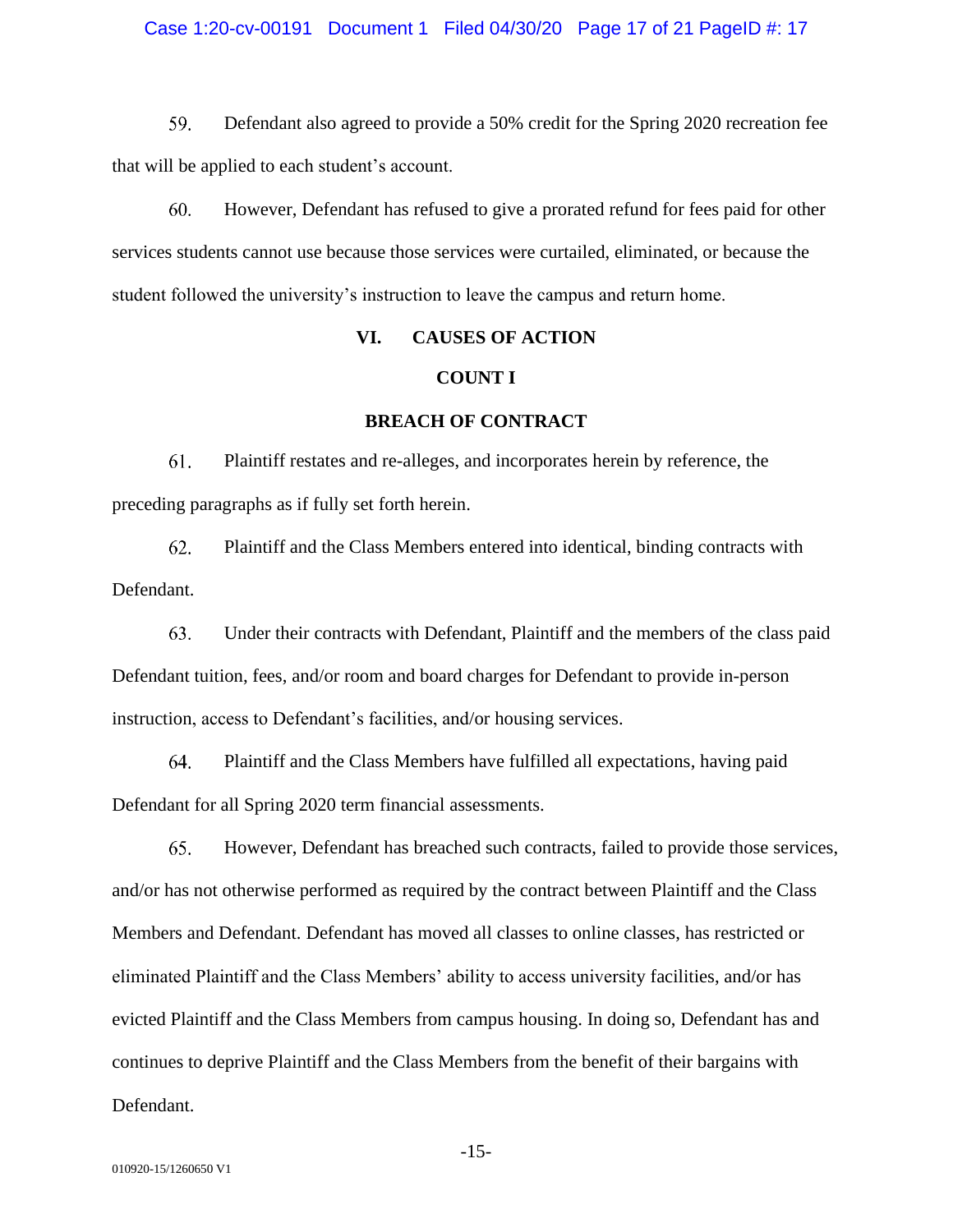#### Case 1:20-cv-00191 Document 1 Filed 04/30/20 Page 18 of 21 PageID #: 18

66. Plaintiff and the Class Members have been damaged as a direct and proximate result of Defendant's breach.

67. Plaintiff and the Class Members are entitled to damages, including but not limited to tuition refunds, fee refunds and/or room and board refunds.

#### **COUNT II**

## **UNJUST ENRICHMENT**

68. Plaintiff restates and re-alleges, and incorporates herein by reference, the preceding paragraphs as if fully set forth herein.

69. At all times relevant hereto, Plaintiff and the Class Members directly conferred non-gratuitous benefits on Defendant, *i.e.*, monetary payments for tuition, fees, and/or room and board, so that Plaintiff and the Class Members could avail themselves of in-person educational opportunities and utilize campus facilities, including campus dormitories.

70. Defendant knowingly accepted the benefits conferred upon it by Plaintiff and the Class Members.

71. Defendant appreciated or knew of the non-gratuitous benefits conferred upon it by Plaintiff and members of the Class.

72. Defendant accepted or retained the non-gratuitous benefits conferred by Plaintiff and members of the Class with full knowledge and awareness that because of Defendant's unjust and inequitable actions, Plaintiff and members of the Class are entitled to refunds for tuition, fees, and/or room and board.

73. Retaining the non-gratuitous benefits conferred upon Defendant by Plaintiff and members of the Class under these circumstances made Defendant's retention of the nongratuitous benefits unjust and inequitable.

-16-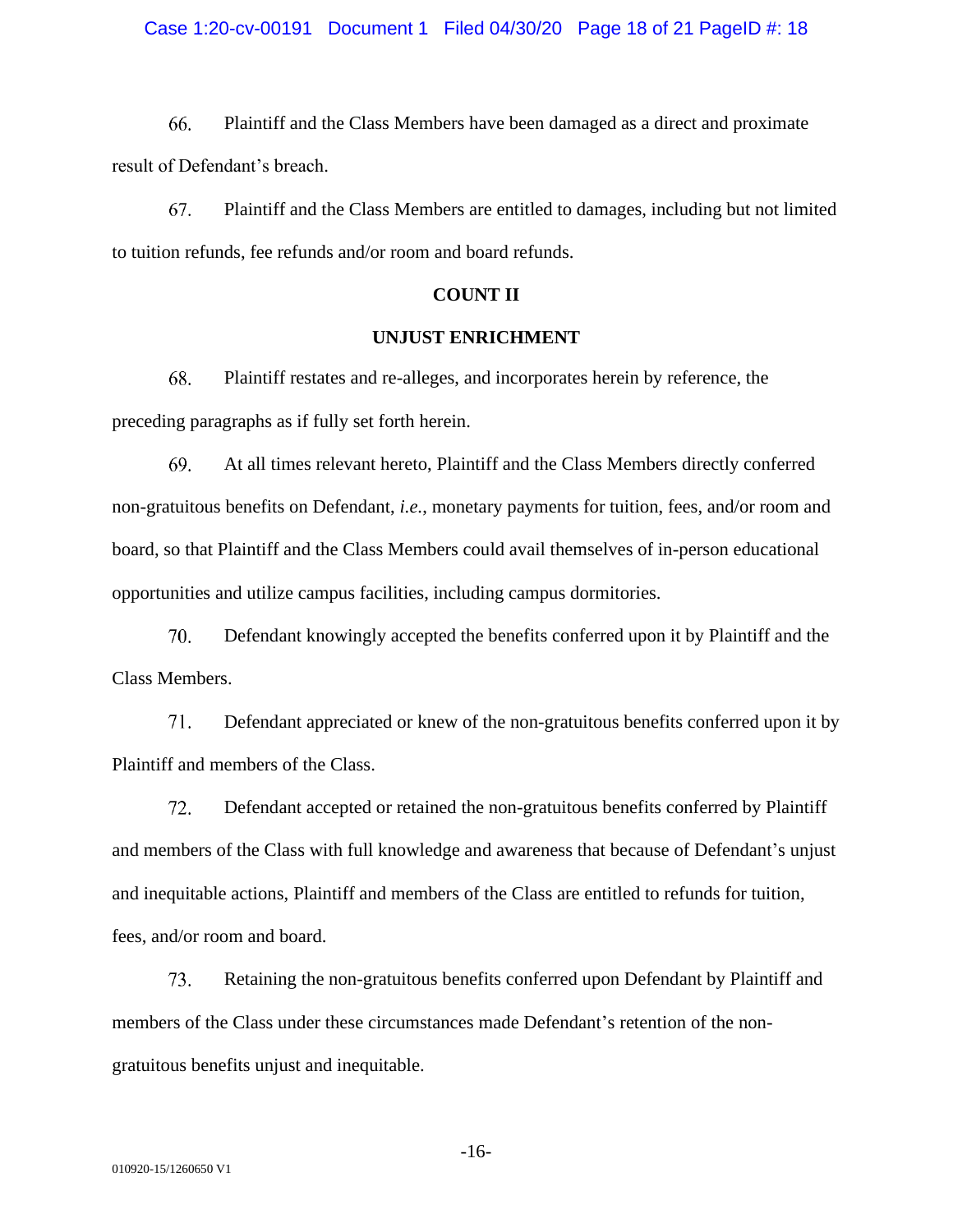74. Because Defendant's retention of the non-gratuitous benefits conferred by Plaintiff and members of the Class is unjust and inequitable, Plaintiff and members of the Class are entitled to, and seek disgorgement and restitution of, the benefits unjustly retained, whether in whole or in part, including through refunds for tuition, fees, and/or room and board

#### **COUNT III**

#### **CONVERSION**

75. Plaintiff restates and re-alleges, and incorporates herein by reference, the preceding paragraphs as if fully set forth herein.

76. Plaintiff and the other members of the Class have an undisputed right to receive educational services, activities, and access Defendant's facilities for the Spring 2020 term. Plaintiff and the Class Members obtained such rights by paying Defendant tuition, fees, and/or room and board and by otherwise remaining in good standing with Defendant.

77. Defendant wrongfully exercised control over and/or intentionally interfered with the rights of Plaintiff and members of the Class by effectively closing its campus to in-person education and switching to an online-only format, discontinuing paid-for services, and evicting students from campus housing. All the while Defendant has unlawfully retained the monies Plaintiff and the Class Members paid Defendant as well as barred Plaintiff from Defendant's facilities.

78. Defendant deprived Plaintiff and the other Class Members of the rights and benefits for which they paid Defendant tuition, fees, and/or room and board.

79. Plaintiff and/or Class Members have requested and/or demanded that Defendant issue refunds.

80. Defendant's interference with the rights and services for which Plaintiff and members of the Class paid damaged Plaintiff and the members of the Class, in that they paid for

-17-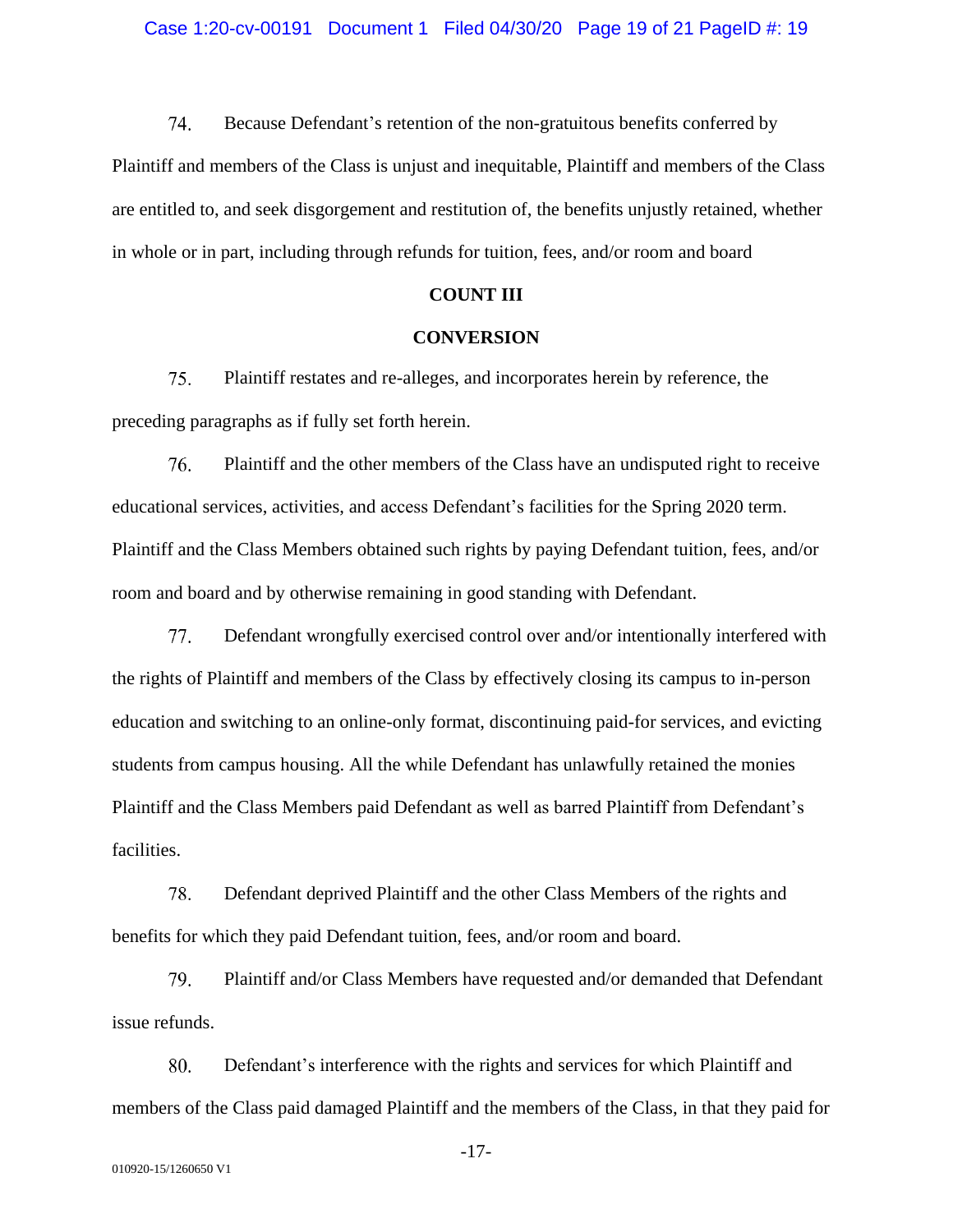Case 1:20-cv-00191 Document 1 Filed 04/30/20 Page 20 of 21 PageID #: 20

rights, benefits, services and/or facility access, but Defendant has deprived Plaintiff and members of the Class of their rights, benefits, services, and/or facility access.

## **PRAYER FOR RELIEF**

WHEREFORE, Plaintiff and Class Members request that the Court enter an order or judgment against Defendant including:

A. Certification of the action as a Class Action under Rules 23(b)(2) and 23(b)(3) of the Federal Rules of Civil Procedure, and appointment of Plaintiff as Class Representative and his counsel of record as Class Counsel;

B. Damages in the amount of unrefunded tuition, fees, and/or room and board;

C. Actual damages and all such other relief as provided under the law;

D. Pre-judgment and post-judgment interest on such monetary relief;

E. Other appropriate injunctive relief as permitted by law or equity, including an order enjoining Defendant from retaining refunds for tuition, fees, and/or room and board;

F. The costs of bringing this suit, including reasonable attorney's fees; and

G. All other relief to which Plaintiff and members of the Class may be entitled by law or in equity.

## **JURY DEMAND**

Plaintiff demands trial by jury on his own behalf and on behalf of Class Members.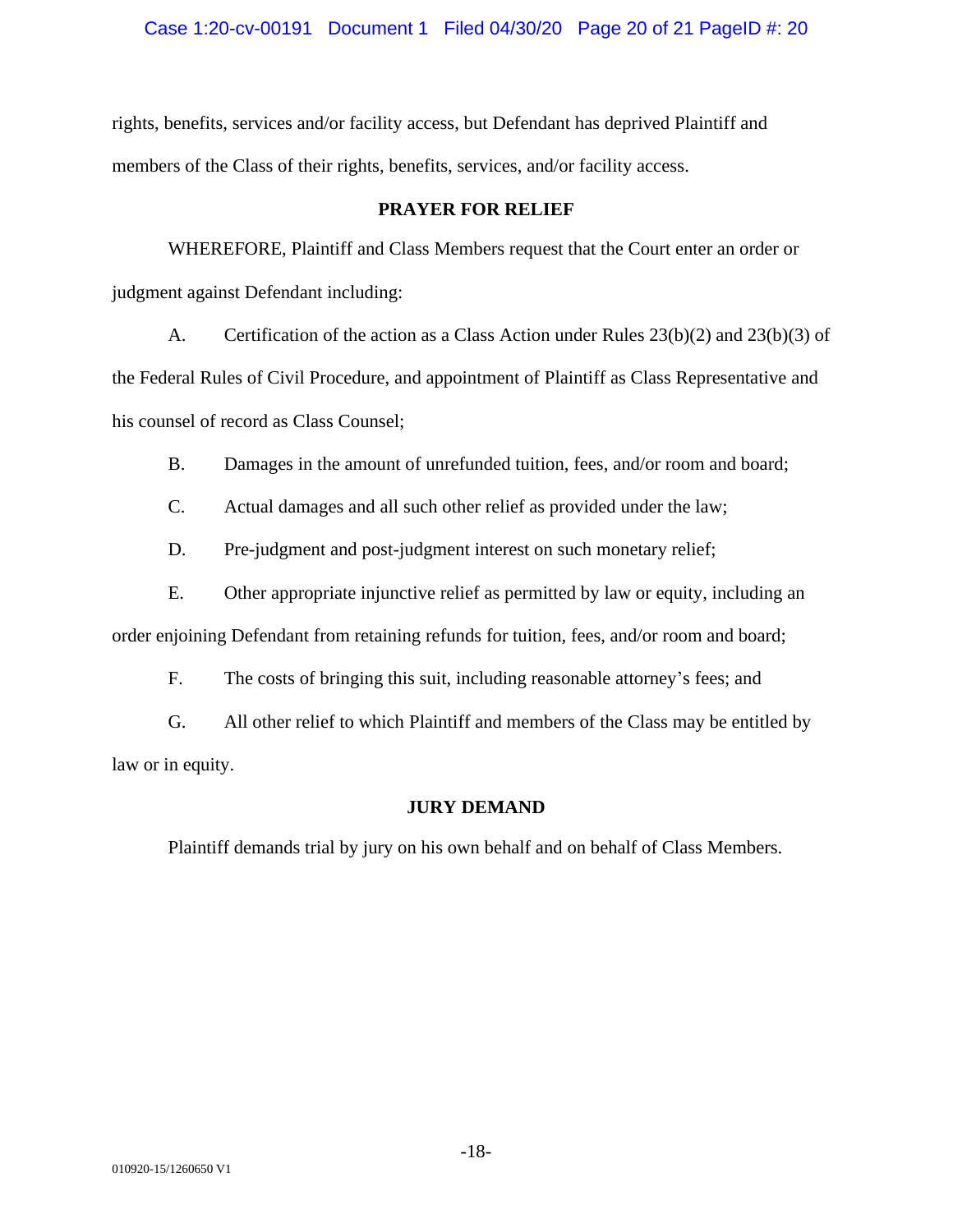Dated: April 30, 2020 Respectfully submitted,

By: /s/Stephen M. Prignano Stephen M. Prignano (3649) McIntyre Tate LLP 50 Park Row West, Suite 109 Providence, Rhode Island 02903 T: (401) 351-7700 F: (401) 331-6095 [sprignano@mcintyretate.com](mailto:smp@mtlesq.com)

Steve W. Berman (*Pro Hac Vice* Forthcoming) HAGENS BERMAN SOBOL SHAPIRO LLP 1301 Second Avenue, Suite 2000 Seattle, WA 98101 T: (206) 623-7292 F: (206) 623-0594 steve@hbsslaw.com

Daniel J. Kurowski (*Pro Hac Vice* Forthcoming) Whitney K. Siehl (*Pro Hac Vice* Forthcoming) HAGENS BERMAN SOBOL SHAPIRO LLP 455 N. Cityfront Plaza Dr., Suite 2410 Chicago, IL 60611 T: (708) 628-4949 F: (708) 628-4950 dank@hbsslaw.com whitneys@hbsslaw.com

*Attorneys for Plaintiff, individually and on behalf of all others similarly situated*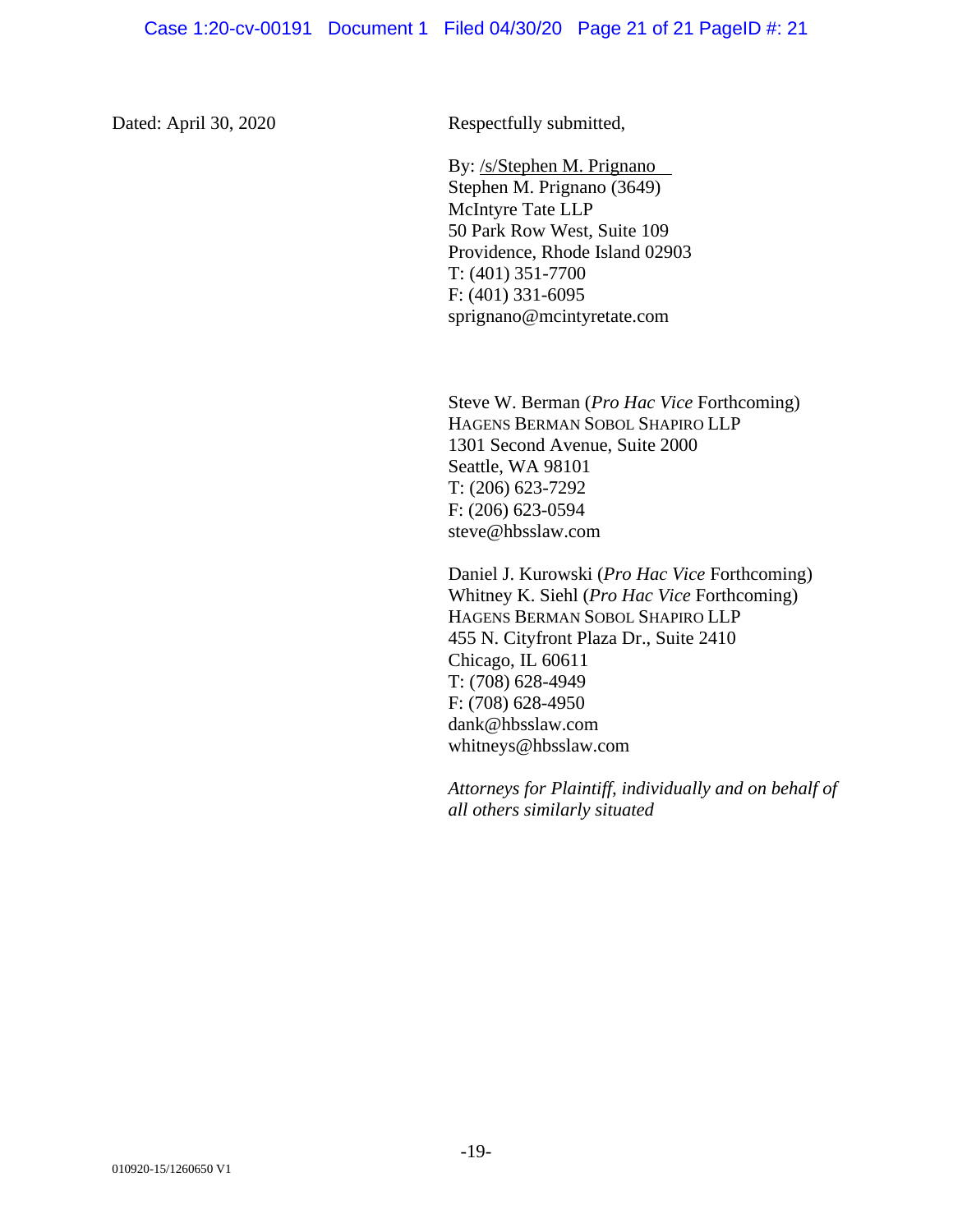JS 44 (Rev. 06/17)

# **CIVIL COVER SHEET**

The JS 44 civil cover sheet and the information contained herein neither replace nor supplement the filing and service of pleadings or other papers as required by law, except as<br>provided by local rules of court. This form,

| I. (a) PLAINTIFFS                                                                                                                                                                                                                                                                                                                                                                                                                                                                                                                                                                                                                                           |                                                                                                                                                                                                                                                                                                                                                                                                                                                                                                                                                                                                                                                 |                                                                                                                                                                                                                                                                                                                                                                                                                                                                                                                                                                                                                                                                                                           |                        | <b>DEFENDANTS</b>                                                                                                                                                                                                                                                                                                                                                                                                            |                             |                                                                                                                                                                                        |                                                                                                                                                                                                                                                                               |                                                                                                                                                                                                                                                                                                                                                                                                                                                                                                                                                                                  |                                                                     |                                                   |
|-------------------------------------------------------------------------------------------------------------------------------------------------------------------------------------------------------------------------------------------------------------------------------------------------------------------------------------------------------------------------------------------------------------------------------------------------------------------------------------------------------------------------------------------------------------------------------------------------------------------------------------------------------------|-------------------------------------------------------------------------------------------------------------------------------------------------------------------------------------------------------------------------------------------------------------------------------------------------------------------------------------------------------------------------------------------------------------------------------------------------------------------------------------------------------------------------------------------------------------------------------------------------------------------------------------------------|-----------------------------------------------------------------------------------------------------------------------------------------------------------------------------------------------------------------------------------------------------------------------------------------------------------------------------------------------------------------------------------------------------------------------------------------------------------------------------------------------------------------------------------------------------------------------------------------------------------------------------------------------------------------------------------------------------------|------------------------|------------------------------------------------------------------------------------------------------------------------------------------------------------------------------------------------------------------------------------------------------------------------------------------------------------------------------------------------------------------------------------------------------------------------------|-----------------------------|----------------------------------------------------------------------------------------------------------------------------------------------------------------------------------------|-------------------------------------------------------------------------------------------------------------------------------------------------------------------------------------------------------------------------------------------------------------------------------|----------------------------------------------------------------------------------------------------------------------------------------------------------------------------------------------------------------------------------------------------------------------------------------------------------------------------------------------------------------------------------------------------------------------------------------------------------------------------------------------------------------------------------------------------------------------------------|---------------------------------------------------------------------|---------------------------------------------------|
| John Doe, individually and on behalf of all others similarly situated                                                                                                                                                                                                                                                                                                                                                                                                                                                                                                                                                                                       |                                                                                                                                                                                                                                                                                                                                                                                                                                                                                                                                                                                                                                                 |                                                                                                                                                                                                                                                                                                                                                                                                                                                                                                                                                                                                                                                                                                           |                        | <b>Brown University</b>                                                                                                                                                                                                                                                                                                                                                                                                      |                             |                                                                                                                                                                                        |                                                                                                                                                                                                                                                                               |                                                                                                                                                                                                                                                                                                                                                                                                                                                                                                                                                                                  |                                                                     |                                                   |
| (b) County of Residence of First Listed Plaintiff                                                                                                                                                                                                                                                                                                                                                                                                                                                                                                                                                                                                           | (EXCEPT IN U.S. PLAINTIFF CASES)                                                                                                                                                                                                                                                                                                                                                                                                                                                                                                                                                                                                                |                                                                                                                                                                                                                                                                                                                                                                                                                                                                                                                                                                                                                                                                                                           |                        | County of Residence of First Listed Defendant<br>NOTE:                                                                                                                                                                                                                                                                                                                                                                       | THE TRACT OF LAND INVOLVED. |                                                                                                                                                                                        | (IN U.S. PLAINTIFF CASES ONLY)<br>IN LAND CONDEMNATION CASES, USE THE LOCATION OF                                                                                                                                                                                             |                                                                                                                                                                                                                                                                                                                                                                                                                                                                                                                                                                                  |                                                                     |                                                   |
| (C)<br>50 Park Row West, Suite 109<br>Providence, RI 02903<br>$T: (401)$ 351-7700                                                                                                                                                                                                                                                                                                                                                                                                                                                                                                                                                                           | Attorneys (Firm Name, Address, and Telephone Number)<br>McIntyre Tate LLP                                                                                                                                                                                                                                                                                                                                                                                                                                                                                                                                                                       |                                                                                                                                                                                                                                                                                                                                                                                                                                                                                                                                                                                                                                                                                                           |                        | Attorneys (If Known)                                                                                                                                                                                                                                                                                                                                                                                                         |                             |                                                                                                                                                                                        |                                                                                                                                                                                                                                                                               |                                                                                                                                                                                                                                                                                                                                                                                                                                                                                                                                                                                  |                                                                     |                                                   |
| II. BASIS OF JURISDICTION (Place an "X" in One Box Only)                                                                                                                                                                                                                                                                                                                                                                                                                                                                                                                                                                                                    |                                                                                                                                                                                                                                                                                                                                                                                                                                                                                                                                                                                                                                                 |                                                                                                                                                                                                                                                                                                                                                                                                                                                                                                                                                                                                                                                                                                           |                        | III. CITIZENSHIP OF PRINCIPAL PARTIES (Place an "X" in One Box for Plaintiff                                                                                                                                                                                                                                                                                                                                                 |                             |                                                                                                                                                                                        |                                                                                                                                                                                                                                                                               |                                                                                                                                                                                                                                                                                                                                                                                                                                                                                                                                                                                  |                                                                     |                                                   |
| $\Box$ 1 U.S. Government<br>Plaintiff                                                                                                                                                                                                                                                                                                                                                                                                                                                                                                                                                                                                                       | □ 3 Federal Question<br>(U.S. Government Not a Party)                                                                                                                                                                                                                                                                                                                                                                                                                                                                                                                                                                                           |                                                                                                                                                                                                                                                                                                                                                                                                                                                                                                                                                                                                                                                                                                           |                        | (For Diversity Cases Only)<br>Citizen of This State                                                                                                                                                                                                                                                                                                                                                                          | <b>PTF</b><br>$\alpha$ 1    | DEF                                                                                                                                                                                    | 1 Incorporated or Principal Place<br>of Business In This State                                                                                                                                                                                                                | and One Box for Defendant)                                                                                                                                                                                                                                                                                                                                                                                                                                                                                                                                                       | PTF<br>$\Box$ 4                                                     | DEF<br>$Xb$ 4                                     |
| 12 U.S. Government<br>Defendant                                                                                                                                                                                                                                                                                                                                                                                                                                                                                                                                                                                                                             | $\mathbf{\mathbb{Z}}$ 4 Diversity                                                                                                                                                                                                                                                                                                                                                                                                                                                                                                                                                                                                               | (Indicate Citizenship of Parties in Item III)                                                                                                                                                                                                                                                                                                                                                                                                                                                                                                                                                                                                                                                             |                        | Citizen of Another State                                                                                                                                                                                                                                                                                                                                                                                                     | O 2                         |                                                                                                                                                                                        | $\Box$ 2 Incorporated and Principal Place<br>of Business In Another State                                                                                                                                                                                                     |                                                                                                                                                                                                                                                                                                                                                                                                                                                                                                                                                                                  | O 5                                                                 | $\sigma$ s                                        |
|                                                                                                                                                                                                                                                                                                                                                                                                                                                                                                                                                                                                                                                             |                                                                                                                                                                                                                                                                                                                                                                                                                                                                                                                                                                                                                                                 |                                                                                                                                                                                                                                                                                                                                                                                                                                                                                                                                                                                                                                                                                                           |                        | Citizen or Subject of a<br>Foreign Country                                                                                                                                                                                                                                                                                                                                                                                   | $\Box$ 3                    |                                                                                                                                                                                        | $\Box$ 3 Foreign Nation                                                                                                                                                                                                                                                       |                                                                                                                                                                                                                                                                                                                                                                                                                                                                                                                                                                                  | O 6                                                                 | $\Box$ 6                                          |
| IV. NATURE OF SUIT (Place an "X" in One Box Only)                                                                                                                                                                                                                                                                                                                                                                                                                                                                                                                                                                                                           |                                                                                                                                                                                                                                                                                                                                                                                                                                                                                                                                                                                                                                                 | <b>TORTS</b>                                                                                                                                                                                                                                                                                                                                                                                                                                                                                                                                                                                                                                                                                              |                        | <b>FORFEITURE/PENALTY</b>                                                                                                                                                                                                                                                                                                                                                                                                    |                             |                                                                                                                                                                                        | Click here for: Nature of Suit Code Descriptions.<br><b>BANKRUPTCY</b>                                                                                                                                                                                                        |                                                                                                                                                                                                                                                                                                                                                                                                                                                                                                                                                                                  | <b>OTHER STATUTES</b>                                               |                                                   |
| <b>CONTRACT</b><br>$\Box$ 110 Insurance<br>$\square$ 120 Marine<br>$\Box$ 130 Miller Act<br>$\Box$ 140 Negotiable Instrument<br>$\Box$ 150 Recovery of Overpayment<br>& Enforcement of Judgment<br>151 Medicare Act<br>152 Recovery of Defaulted<br>Student Loans<br>(Excludes Veterans)<br>$\Box$ 153 Recovery of Overpayment<br>of Veteran's Benefits<br>□ 160 Stockholders' Suits<br>X 190 Other Contract<br>195 Contract Product Liability<br>196 Franchise<br><b>REAL PROPERTY</b><br>1 210 Land Condemnation<br>7 220 Foreclosure<br>7 230 Rent Lease & Ejectment<br>240 Torts to Land<br>3 245 Tort Product Liability<br>290 All Other Real Property | PERSONAL INJURY<br>□ 310 Airplane<br>1315 Airplane Product<br>Liability<br>□ 320 Assault, Libel &<br>Slander<br>330 Federal Employers'<br>Liability<br>$\square$ 340 Marine<br>345 Marine Product<br>Liability<br>□ 350 Motor Vehicle<br>□ 355 Motor Vehicle<br>Product Liability<br>360 Other Personal<br>Injury<br>362 Personal Injury -<br>Medical Malpractice<br><b>CIVIL RIGHTS</b><br>7 440 Other Civil Rights<br>$\Box$ 441 Voting<br>□ 442 Employment<br>$\Box$ 443 Housing/<br>Accommodations<br>445 Amer. w/Disabilities -<br>Employment<br>$\Box$ 446 Amer. w/Disabilities - $\Box$ 540 Mandamus & Other<br>Other<br>□ 448 Education | PERSONAL INJURY<br>□ 365 Personal Injury -<br>Product Liability<br>367 Health Care/<br>Pharmaceutical<br>Personal Injury<br><b>Product Liability</b><br>368 Asbestos Personal<br><b>Injury Product</b><br>Liability<br>PERSONAL PROPERTY<br>7 370 Other Fraud<br>$\Box$ 371 Truth in Lending<br>□ 380 Other Personal<br>Property Damage<br><b>385 Property Damage</b><br>Product Liability<br><b>PRISONER PETITIONS</b><br><b>Habeas Corpus:</b><br>$\Box$ 463 Alien Detainee<br><b>J</b> 510 Motions to Vacate<br>Sentence<br>□ 530 General<br><b>C</b> 535 Death Penalty<br>Other:<br>$\square$ 550 Civil Rights<br><b>355 Prison Condition</b><br>560 Civil Detainee -<br>Conditions of<br>Confinement |                        | <b>3 625 Drug Related Seizure</b><br>of Property 21 USC 881<br>$\Box$ 690 Other<br><b>LABOR</b><br>710 Fair Labor Standards<br>Act<br>720 Labor/Management<br>Relations<br>740 Railway Labor Act<br>751 Family and Medical<br>Leave Act<br>790 Other Labor Litigation<br>791 Employee Retirement<br>Income Security Act<br><b>IMMIGRATION</b><br>7 462 Naturalization Application<br>$\Box$ 465 Other Immigration<br>Actions | $\square$ 830 Patent        | □ 423 Withdrawal<br>28 USC 157<br>$\Box$ 820 Copyrights<br>340 Trademark<br>$\Box$ 861 HIA (1395ff)<br>□ 864 SSID Title XVI<br>$\Box$ 865 RSI (405(g))<br>or Defendant)<br>26 USC 7609 | CJ 422 Appeal 28 USC 158<br><b>PROPERTY RIGHTS</b><br>335 Patent - Abbreviated<br>New Drug Application<br><b>SOCIAL SECURITY</b><br>$\Box$ 862 Black Lung (923)<br>$\Box$ 863 DIWC/DIWW (405(g))<br>FEDERAL TAX SUITS<br>□ 870 Taxes (U.S. Plaintiff<br>□ 871 IRS-Third Party | 7 375 False Claims Act<br>$\Box$ 376 Qui Tam (31 USC<br>3729(a)<br>□ 400 State Reapportionment<br>$\square$ 410 Antitrust<br>$\Box$ 430 Banks and Banking<br>D 450 Commerce<br>7 460 Deportation<br>1 470 Racketeer Influenced and<br>480 Consumer Credit<br>490 Cable/Sat TV<br>□ 850 Securities/Commodities/<br>Exchange<br>□ 890 Other Statutory Actions<br>□ 891 Agricultural Acts<br><b>J</b> 893 Environmental Matters<br>□ 895 Freedom of Information<br>Act<br>□ 896 Arbitration<br>□ 899 Administrative Procedure<br>1950 Constitutionality of<br><b>State Statutes</b> | Corrupt Organizations<br>Act/Review or Appeal of<br>Agency Decision |                                                   |
| <b>V. ORIGIN</b> (Place an "X" in One Box Only)                                                                                                                                                                                                                                                                                                                                                                                                                                                                                                                                                                                                             |                                                                                                                                                                                                                                                                                                                                                                                                                                                                                                                                                                                                                                                 |                                                                                                                                                                                                                                                                                                                                                                                                                                                                                                                                                                                                                                                                                                           |                        |                                                                                                                                                                                                                                                                                                                                                                                                                              |                             |                                                                                                                                                                                        |                                                                                                                                                                                                                                                                               |                                                                                                                                                                                                                                                                                                                                                                                                                                                                                                                                                                                  |                                                                     |                                                   |
| $X1$ Original<br>Proceeding                                                                                                                                                                                                                                                                                                                                                                                                                                                                                                                                                                                                                                 | $\square$ 2 Removed from<br>$\Box$ 3<br><b>State Court</b>                                                                                                                                                                                                                                                                                                                                                                                                                                                                                                                                                                                      | Remanded from<br>Appellate Court                                                                                                                                                                                                                                                                                                                                                                                                                                                                                                                                                                                                                                                                          | $\Box$ 4 Reinstated or | $\Box$ 5 Transferred from<br>Reopened<br>(specify)                                                                                                                                                                                                                                                                                                                                                                           | Another District            |                                                                                                                                                                                        | Multidistrict<br>O 6<br>Litigation -<br>Transfer                                                                                                                                                                                                                              |                                                                                                                                                                                                                                                                                                                                                                                                                                                                                                                                                                                  | <b>3</b> Multidistrict<br>Litigation -<br>Direct File               |                                                   |
| VI. CAUSE OF ACTION                                                                                                                                                                                                                                                                                                                                                                                                                                                                                                                                                                                                                                         | 28 U.S.C. Section 1332(d)<br>Brief description of cause:                                                                                                                                                                                                                                                                                                                                                                                                                                                                                                                                                                                        | Cite the U.S. Civil Statute under which you are filing (Do not cite jurisdictional statutes unless diversity):<br>Breach of Contract / Unjust Enrichment                                                                                                                                                                                                                                                                                                                                                                                                                                                                                                                                                  |                        |                                                                                                                                                                                                                                                                                                                                                                                                                              |                             |                                                                                                                                                                                        |                                                                                                                                                                                                                                                                               |                                                                                                                                                                                                                                                                                                                                                                                                                                                                                                                                                                                  |                                                                     |                                                   |
| VII. REQUESTED IN<br><b>COMPLAINT:</b>                                                                                                                                                                                                                                                                                                                                                                                                                                                                                                                                                                                                                      | UNDER RULE 23, F.R.Cv.P.                                                                                                                                                                                                                                                                                                                                                                                                                                                                                                                                                                                                                        | <b>EX</b> CHECK IF THIS IS A CLASS ACTION                                                                                                                                                                                                                                                                                                                                                                                                                                                                                                                                                                                                                                                                 |                        | <b>DEMAND \$</b>                                                                                                                                                                                                                                                                                                                                                                                                             |                             |                                                                                                                                                                                        | CHECK YES only if demanded in complaint:<br><b>JURY DEMAND:</b>                                                                                                                                                                                                               | <b>X</b> Yes                                                                                                                                                                                                                                                                                                                                                                                                                                                                                                                                                                     | ONo                                                                 |                                                   |
| VIII. RELATED CASE(S)<br>IF ANY                                                                                                                                                                                                                                                                                                                                                                                                                                                                                                                                                                                                                             | (See instructions):                                                                                                                                                                                                                                                                                                                                                                                                                                                                                                                                                                                                                             | <b>JUDGE</b>                                                                                                                                                                                                                                                                                                                                                                                                                                                                                                                                                                                                                                                                                              |                        |                                                                                                                                                                                                                                                                                                                                                                                                                              |                             |                                                                                                                                                                                        | DOCKET NUMBER                                                                                                                                                                                                                                                                 |                                                                                                                                                                                                                                                                                                                                                                                                                                                                                                                                                                                  |                                                                     |                                                   |
| <b>DATE</b>                                                                                                                                                                                                                                                                                                                                                                                                                                                                                                                                                                                                                                                 |                                                                                                                                                                                                                                                                                                                                                                                                                                                                                                                                                                                                                                                 | SIGNATURE OF ATTORNEY OF RECORD                                                                                                                                                                                                                                                                                                                                                                                                                                                                                                                                                                                                                                                                           |                        |                                                                                                                                                                                                                                                                                                                                                                                                                              |                             |                                                                                                                                                                                        |                                                                                                                                                                                                                                                                               |                                                                                                                                                                                                                                                                                                                                                                                                                                                                                                                                                                                  |                                                                     |                                                   |
| April 30, 2020<br>FOR OFFICE USE ONLY                                                                                                                                                                                                                                                                                                                                                                                                                                                                                                                                                                                                                       |                                                                                                                                                                                                                                                                                                                                                                                                                                                                                                                                                                                                                                                 |                                                                                                                                                                                                                                                                                                                                                                                                                                                                                                                                                                                                                                                                                                           |                        | 's/Stephen M. Prignano                                                                                                                                                                                                                                                                                                                                                                                                       |                             |                                                                                                                                                                                        |                                                                                                                                                                                                                                                                               |                                                                                                                                                                                                                                                                                                                                                                                                                                                                                                                                                                                  |                                                                     |                                                   |
| RECEIPT#                                                                                                                                                                                                                                                                                                                                                                                                                                                                                                                                                                                                                                                    | <b>AMOUNT</b>                                                                                                                                                                                                                                                                                                                                                                                                                                                                                                                                                                                                                                   | <b>APPLYING IFP</b>                                                                                                                                                                                                                                                                                                                                                                                                                                                                                                                                                                                                                                                                                       |                        | <b>JUDGE</b>                                                                                                                                                                                                                                                                                                                                                                                                                 |                             |                                                                                                                                                                                        | MAG. JUDGE                                                                                                                                                                                                                                                                    |                                                                                                                                                                                                                                                                                                                                                                                                                                                                                                                                                                                  |                                                                     | <u> 1980 - Jan Barat, Amerikaansk politiker (</u> |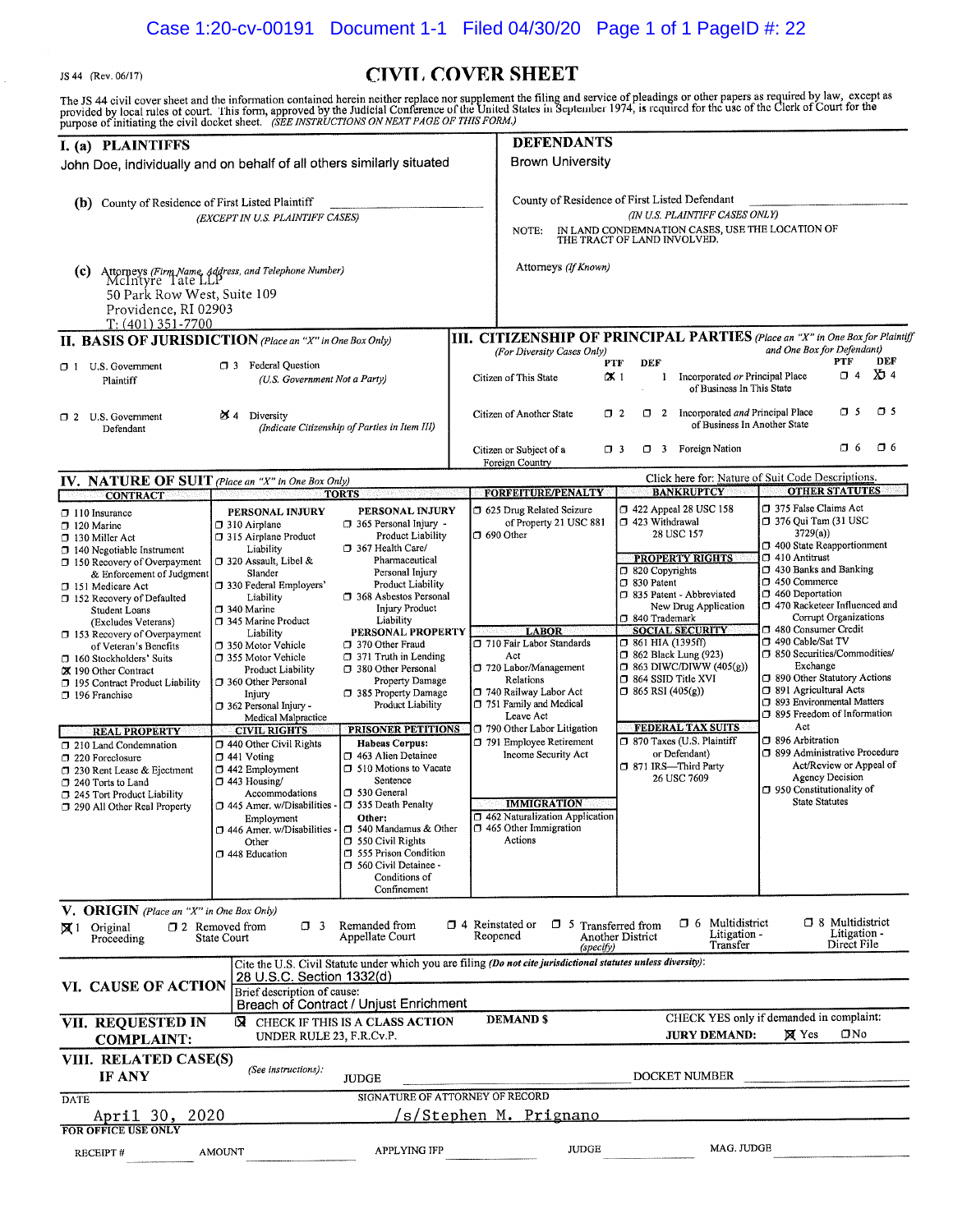$A<sup>O</sup>$  440 (Rev. 06/12) Summons in a Civil Action

|                                                                                                                                           | <b>UNITED STATES DISTRICT COURT</b><br>for the<br>District of Rhode Island<br>$\blacktriangledown$ |
|-------------------------------------------------------------------------------------------------------------------------------------------|----------------------------------------------------------------------------------------------------|
| John Doe, individually and on behalf of all others similarly<br>Plaintiff(s)<br>situated<br>V.<br><b>Brown University</b><br>Defendant(s) | Civil Action No.                                                                                   |

## SUMMONS IN A CIVIL ACTION

To: (Defendant's name and address)

Brown University Office of the General Counsel South Street Landing 350 Eddy Street Providence, RI 02912

A lawsuit has been filed against you.

Within 21 days after service of this summons on you (not counting the day you received it) — or 60 days if you are the United States or a United States agency, or an officer or employee of the United States described in Fed. R. Civ. P. 12 (a)(2) or  $(3)$  — you must serve on the plaintiff an answer to the attached complaint or a motion under Rule 12 of the Federal Rules of Civil Procedure. The answer or motion must be served on the plaintiff or plaintiff's attorney, whose name and address are:

Stephen M. Prignano McIntyre Tate LLP 321 South Main Street, Suite 400 Providence, RI 02903

If you fail to respond, judgment by default will be entered against you for the relief demanded in the complaint. You also must file your answer or motion with the court.

CLERK OF COURT

OLERK OF COURT<br>
Date:<br>
Signature of Clerk or Deputy Clerk<br>
Signature of Clerk or Deputy Clerk<br>
The Signature of Clerk or Deputy Clerk<br>
The Signature of Clerk or Deputy Clerk<br>
The Signature of Clerk or Deputy Clerk<br>
The Sig